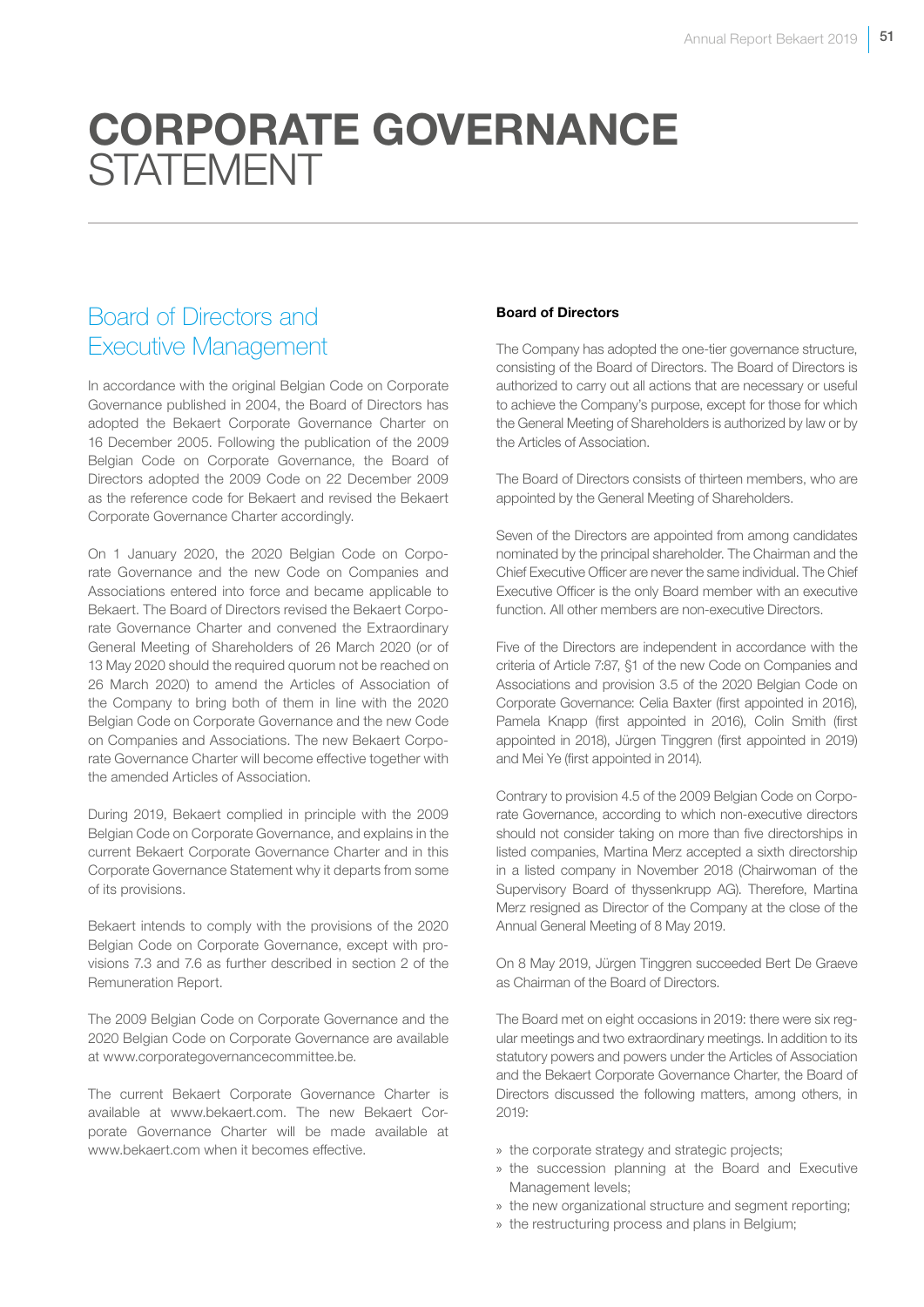- » the issue of a Schuldschein and retail bonds;
- » the corporate governance structure;
- » the mandatory auditor rotation in 2021;
- » the remuneration and long-term incentives for the Chief Executive Officer and the other members of the Executive Management;
- » governance, risk and compliance;
- » continuous monitoring of the debt and liquidity situation of the Group.

| Name                                           | First<br>appointed | Expiry of<br>current<br><b>Board term</b> | Principal occupation <sup>(4)</sup>                                                            | <b>Number</b><br>of regular/<br>extraordinary<br>meetings<br>attended |
|------------------------------------------------|--------------------|-------------------------------------------|------------------------------------------------------------------------------------------------|-----------------------------------------------------------------------|
| Chairman                                       |                    |                                           |                                                                                                |                                                                       |
| Jürgen Tinggren <sup>(1)</sup>                 | 2019               | 2023                                      | <b>NV Bekaert SA</b>                                                                           | 5                                                                     |
| Bert De Graeve <sup>(2)</sup>                  | 2006               | 2019                                      | NV Bekaert SA                                                                                  | 3                                                                     |
| <b>Chief Executive Officer</b>                 |                    |                                           |                                                                                                |                                                                       |
| Matthew Taylor                                 | 2014               | 2022                                      | <b>NV Bekaert SA</b>                                                                           | 8                                                                     |
| Members nominated by the principal shareholder |                    |                                           |                                                                                                |                                                                       |
| Leon Bekaert <sup>(3)</sup>                    | 1994               | 2019                                      | Director of companies                                                                          | 3                                                                     |
| <b>Gregory Dalle</b>                           | 2015               | 2023                                      | Managing Director, Credit Suisse International,<br>Investment Banking and Capital Markets (UK) | 8                                                                     |
| Charles de Liedekerke                          | 1997               | 2022                                      | Director of companies                                                                          | 8                                                                     |
| Christophe Jacobs van Merlen                   | 2016               | 2020                                      | Managing Director, Bain Capital Private Equity<br>(Europe), LLP (UK)                           | 7                                                                     |

Hubert Jacobs van Merlen 2003 2022 Director of companies 8

Caroline Storme(4) <sup>2019</sup> <sup>2023</sup> Head Financial Planning Analyst R&D, UCB S.A. (Belgium) <sup>5</sup>

Emilie van de Walle de Ghelcke 2016 2020 Senior Legal Counsel, Sofina (Belgium) 8

Henri Jean Velge **2016** 2020 Director of Companies **8** 

BNP Paribas Fortis (Belgium) 3

Maxime Jadot<sup>(3)</sup> 1994 2019 CEO and Chairman of the Executive Board,

#### Independent Directors

| Celia Baxter                | 2016 | 2020 | Director of companies                            | 8  |
|-----------------------------|------|------|--------------------------------------------------|----|
| Pamela Knapp                | 2016 | 2020 | Director of companies                            | 8  |
| Martina Merz <sup>(3)</sup> | 2016 | 2019 | Director of companies                            | 3  |
| Colin Smith                 | 2018 | 2022 | Independent director of and advisor to companies | 7. |
| Mei Ye                      | 2014 | 2022 | Independent director of and advisor to companies | 8  |

*(1) As of the Annual General Meeting in May 2019. Jürgen Tinggren is an independent director.*

*(2) Until the Annual General Meeting in May 2019. Bert De Graeve was first appointed as Board Member in 2006. In 2014, he became Chairman of the Board. (3) Until the Annual General Meeting in May 2019.*

*(4) As of the Annual General Meeting in May 2019.*

*(5) The detailed résumés of the Board members are available at www.bekaert.com*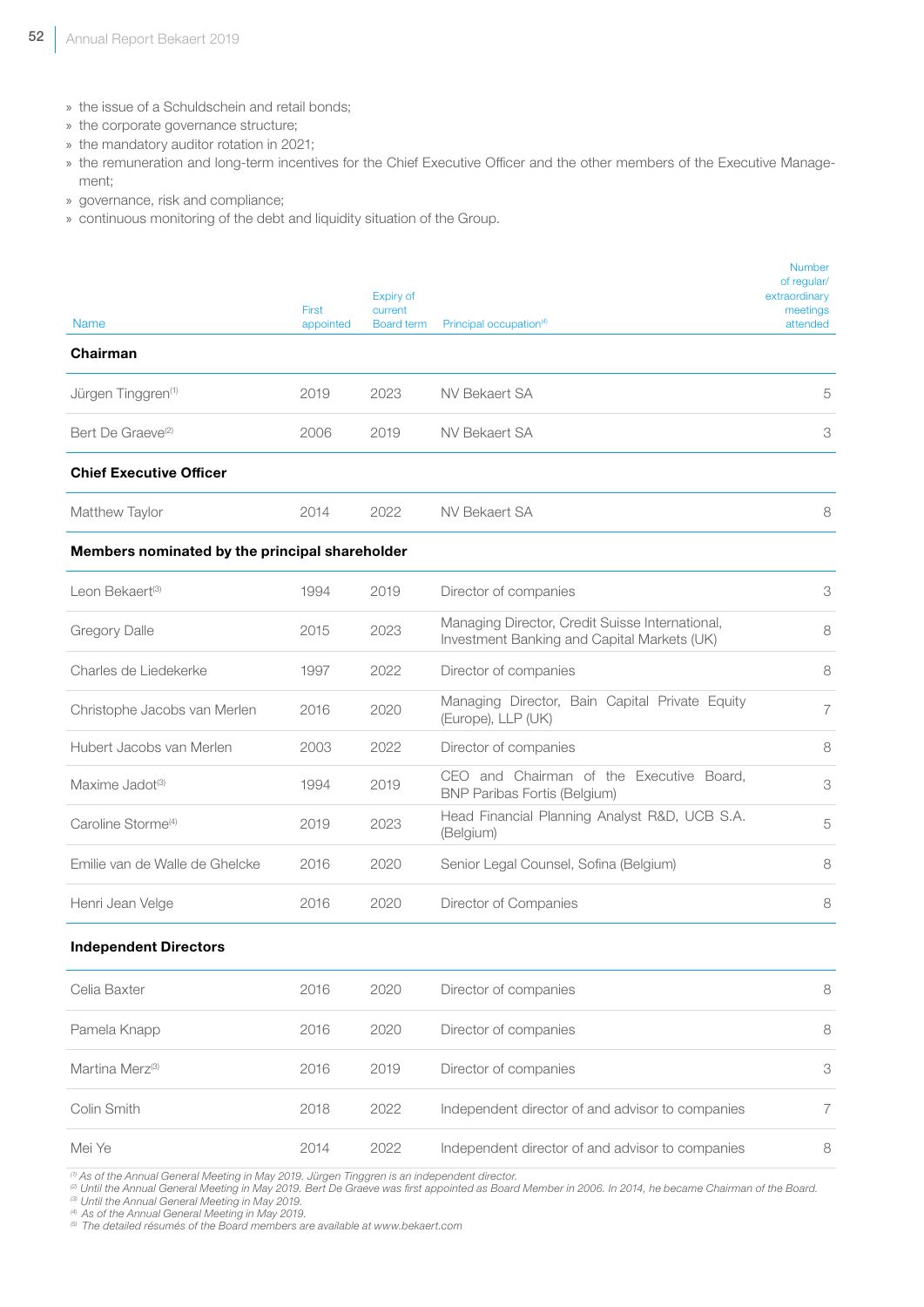Matthew Taylor decided to resign from his position as Director of the Company with effect as of 12 May 2020. The Board of Directors co-opted Oswald Schmid as Director with effect as of 12 May 2020 and will submit the mandate of Oswald Schmid as Director for confirmation to the Annual General Meeting of Shareholders of 13 May 2020.

#### Committees of the Board of Directors

Until the end of 2019, the Board of Directors had four advisory Committees.

#### Audit and Finance Committee

The Audit and Finance Committee is composed as required by Article 7:99 of the new Code on Companies and Associations (and before 1 January 2020: Article 526bis of the former Companies Code): all of its four members are non-executive Directors and two of its members, Pamela Knapp and Jürgen Tinggren, are independent. Pamela Knapp's competence in accounting and auditing is demonstrated by her former position as Chief Financial Officer of the Power Transmission and Distribution Division of Siemens (from 2004 to 2009) and her position as Chief Financial Officer of GfK SE (from 2009 to 2014). The Committee members as a whole have competence relevant to the sector in which the Company is operating. Hubert Jacobs van Merlen chairs the Committee.

Contrary to provision 5.2/4 of the 2009 Belgian Code on Corporate Governance, according to which at least a majority of the members had to be independent, Bekaert took the view that the Audit and Finance Committee had to reflect the balanced composition of the full Board. Such requirement is no longer applicable under the 2020 Belgian Code on Corporate Governance Since as from 1 January 2020.

The Chief Executive Officer and the Chief Financial Officer are not members of the Committee, but are invited to attend its meetings. This arrangement guarantees the essential interaction between the Board of Directors and the Executive Management.

| Name                                        | Expiry of<br>current<br>board term | Number of regular<br>and extraordinary<br>meetings attended |
|---------------------------------------------|------------------------------------|-------------------------------------------------------------|
| Hubert Jacobs van Merlen                    | 2022                               | 6                                                           |
| Charles de Liedekerke <sup>(1)</sup>        | 2022                               | 4                                                           |
| Pamela Knapp                                | 2020                               | 6                                                           |
| Jürgen Tinggren <sup>(1)</sup>              | 2023                               | 4                                                           |
| Christophe Jacobs van Merlen <sup>(2)</sup> | 2020                               | 2                                                           |
| Bert De Graeve <sup>(2)</sup>               | 2019                               | 2                                                           |

*(1) As of the Annual General Meeting in May 2019.*

*(2) Until the Annual General Meeting in May 2019.*

The Committee had four regular and two extraordinary meetings in 2019. In addition to its statutory powers and its powers under the Bekaert Corporate Governance Charter, the Committee discussed the following main subjects:

- » the financing structure of the Group;
- » the debt and liquidity situation:
- » the activity reports of the internal audit department;
- » the reports of the Statutory Auditor;
- » governance, risk and compliance and review of the major risks and the related mitigation plans under Bekaert's enterprise risk management program;
- » the issue of a Schuldschein and retail bonds;
- » the mandatory auditor rotation in 2021.

#### Nomination and Remuneration Committee

The Nomination and Remuneration Committee is composed as required by Article 7:100 of the new Code on Companies and Associations (and before 1 January 2020: Article 526quater of the former Companies Code): all of its three members are non-executive Directors and the majority of the members is independent. It is chaired by the Chairman of the Board. The Committee's competence in the field of remuneration policy is demonstrated by the relevant experience of its members.

| Name                                        | Expiry of<br>current<br>board term | Number of<br>meetings<br>attended |
|---------------------------------------------|------------------------------------|-----------------------------------|
| Jürgen Tinggren <sup>(1)</sup>              | 2023                               | 3                                 |
| Celia Baxter                                | 2020                               | 5                                 |
| Christophe Jacobs van Merlen <sup>(1)</sup> | 2020                               | 3                                 |
| Bert De Graeve <sup>(2)</sup>               | 2019                               | 2                                 |
| Martina Merz <sup>(2)</sup>                 | 2020                               |                                   |

*(1) As of the Annual General Meeting in May 2019.*

*(2) Until the Annual General Meeting in May 2019.*

One of the Directors nominated by the principal shareholder and the Chief Executive Officer are invited to attend the Committee meetings without being a member.

The Committee met five times in 2019. In addition to its statutory powers and its powers under the Bekaert Corporate Governance Charter, the Committee discussed the following main subjects:

- » the new organizational structure and the composition of the Bekaert Group Executive;
- » talent review and succession planning at top management levels;
- » the results of a global employee engagement surveys;
- » the succession planning at the Board;
- » the variable remuneration for the Chief Executive Officer and the other members of the Executive Management for their performance in 2018;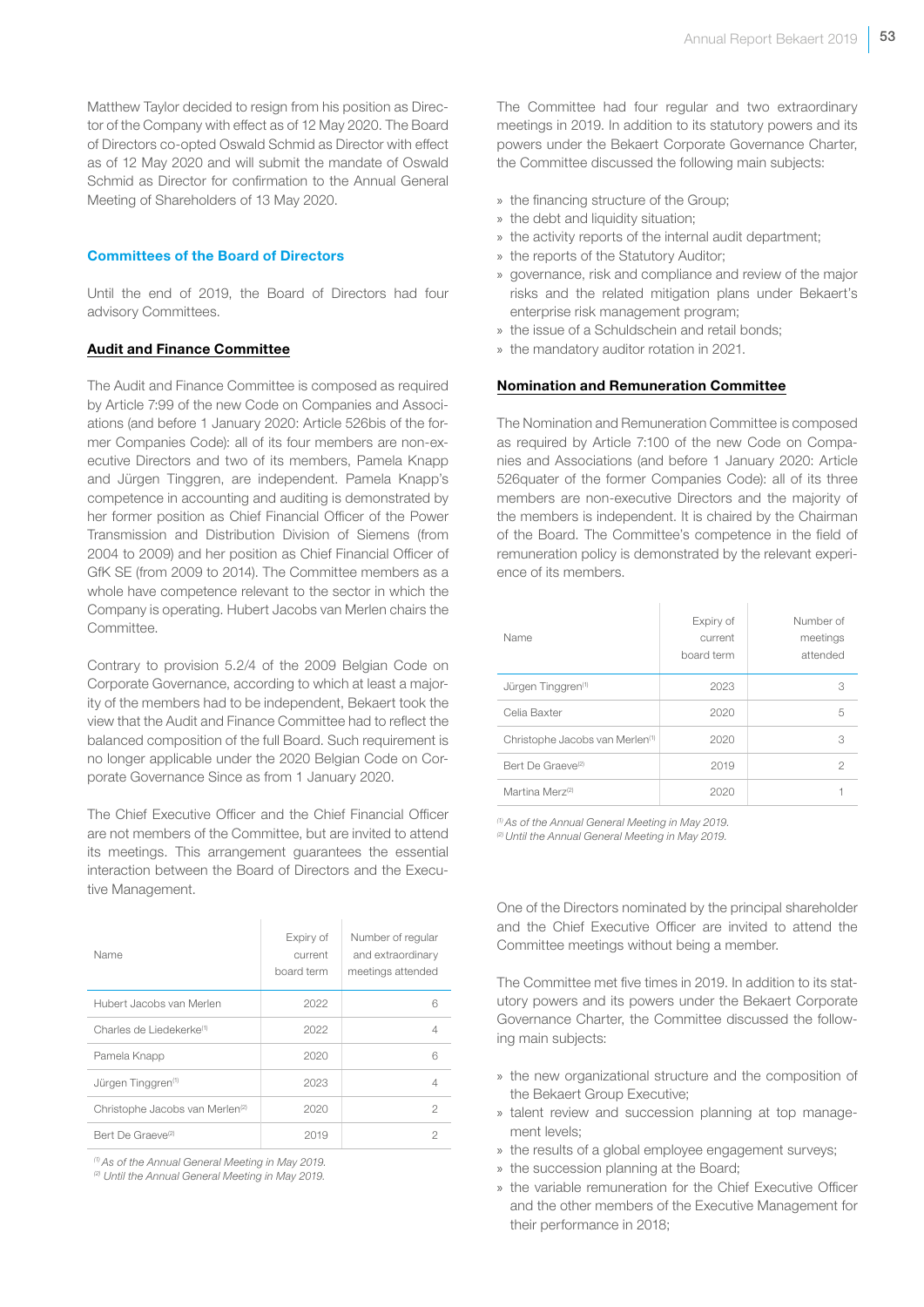- » the base remuneration for the Chief Executive Officer and the other members of the Executive Management for 2019;
- » target setting for 2019 and 2020;
- » Directors' compensation.

#### Strategic Committee

In 2019, the Board of Directors reflected on the role of the Strategic Committee. As a transitional measure, the size of the Committee was reduced to two members, being the Chairman of the Board and the Chief Executive Officer. Eventually, the Board of Directors decided to abolish its Strategic Committee immediately following the entry into force of the new Articles of Association.

| Name                                 | Expiry of<br>current<br>board term | Number of<br>meetings<br>attended |
|--------------------------------------|------------------------------------|-----------------------------------|
| Jürgen Tinggren <sup>(1)</sup>       | 2023                               | 2                                 |
| Matthew Taylor                       | 2022                               | 4                                 |
| Bert De Graeve <sup>(2)</sup>        | 2019                               | $\mathfrak{D}$                    |
| Leon Bekaert <sup>(2)</sup>          | 2019                               | $\mathfrak{D}$                    |
| Charles de Liedekerke <sup>(2)</sup> | 2022                               | $\mathfrak{D}$                    |
| Maxime Jadot <sup>(2)</sup>          | 2019                               | 2                                 |
| Martina Merz <sup>(2)</sup>          | 2019                               |                                   |

*(1) As of June 2019.*

*(2) Until the Annual General Meeting in May 2019.*

The Committee met four times in 2019 and discussed the Bekaert strategy as well as various strategic projects.

# BBRG Committee

In the course of 2018, the Board of Directors established an ad hoc advisory committee that focuses on the Bridon-Bekaert Ropes Group ("BBRG"), in accordance with Section II.5.2 of the Bekaert Corporate Governance Charter.

On 14 November 2019, the Board of Directors decided to abolish the BBRG Committee as of 2020, considering the further integration of BBRG in the Bekaert Group. On 1 August 2019, the Divisional CEO BBRG became a permanent member of the Bekaert Group Executive.

The BBRG Committee had three members and was chaired by Gregory Dalle

| Name                                 | Expiry of<br>current<br>board term | Number of meet-<br>ings<br>attended |
|--------------------------------------|------------------------------------|-------------------------------------|
| <b>Gregory Dalle</b>                 | 2023                               | 11                                  |
| Colin Smith <sup>(1)</sup>           | 2022                               | 4                                   |
| Matthew Taylor <sup>(1)</sup>        | 2022                               | 6                                   |
| Henri Jean Velge <sup>(1)</sup>      | 2020                               | 6                                   |
| Charles de Liedekerke <sup>(2)</sup> | 2022                               | 5                                   |
| Martina Merz <sup>(3)</sup>          | 2019                               |                                     |

*(1) As of June 2019.*

*(2) Until June 2019.*

*(3) Until the Annual General Meeting in May 2019.*

The Committee met eleven times in 2019.

#### Evaluation

The main features of the process for evaluating the Board of Directors, its Committees and the individual Directors are described in this section and in paragraph II.3.4 of the Bekaert Corporate Governance Charter. The Chairman is in charge of organizing periodic performance appraisals through an extensive questionnaire that addresses:

- » the functioning of the Board or Committee;
- » the effective preparation and discussion of important issues;
- » the individual contribution of each Director;
- » the present composition of the Board or Committee against its desired composition;
- » the interaction of the Board with the Executive Management.

Mid-2019 a self-assessment was conducted of the Board of Directors and the Board Committees, focusing on the processes, practices and effectiveness of the Board of Directors and its Committees.

#### Executive Management

The Board of Directors has delegated its management and operational powers to the Bekaert Group Executive (BGE), under the leadership of the Chief Executive Officer. In the framework of the amendment of the Articles of Association and the revision of the Corporate Governance Charter to bring them in line with the 2020 Belgian Code on Corporate Governance and the new Code on Companies and Associations, certain changes will be made to the powers and operation of the BGE, including the setting up of a Delegation of Authority.

In the course of 2019, the composition of the BGE changed substantially. Since 1 March 2019, the BGE is composed of members representing the global Business Units and the global functions. Four Executive Managers joined the Company and the BGE: Arnaud Lesschaeve as Divisional CEO Rubber Reinforcement on 3 June 2019, Juan Carlos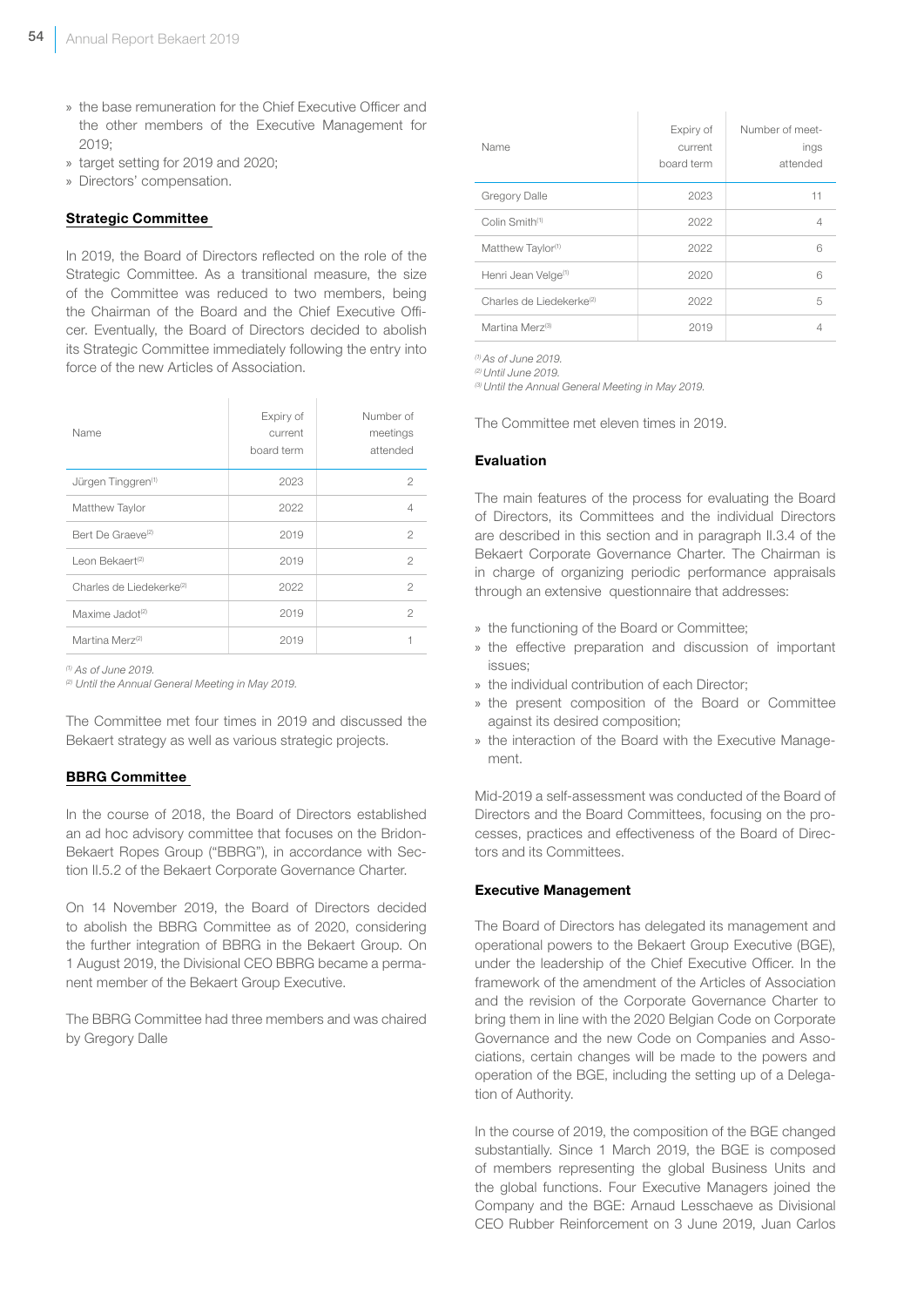Alonso as Chief Strategy Officer on 1 July 2019, Taoufiq Boussaid as Chief Financial Officer on 15 July 2019 and Oswald Schmid as Chief Operations Officer on 2 December 2019. Curd Vandekerckhove was appointed Divisional CEO Bridon-Bekaert Ropes Group, effective 1 August 2019. Since then, the Divisional CEO Bridon-Bekaert Ropes Group is a permanent member of the BGE. Before, the CEO Bridon-Bekaert Ropes Group was invited to attend its meetings without being a member.

Matthew Taylor will retire from his position as Chief Executive Officer with effect as of 12 May 2020. As of 12 May 2020, Oswald Schmid will act as the interim Chief Executive Officer, pending the appointment of a new Chief Executive Officer.

| Name                             | Position                                                                                                   | Appointed |
|----------------------------------|------------------------------------------------------------------------------------------------------------|-----------|
| Matthew Taylor                   | Chief Executive Officer                                                                                    | 2013      |
| Taoufig Boussaid <sup>(1)</sup>  | Chief Financial Officer                                                                                    | 2019      |
| Rajita D'Souza                   | Chief Human Resources Officer                                                                              | 2017      |
| Oswald Schmid <sup>(2)</sup>     | <b>Chief Operations Officer</b>                                                                            | 2019      |
| Juan Carlos Alonso®              | <b>Chief Strategy Officer</b>                                                                              | 2019      |
| Curd Vandekerckhove              | Chief Operations Officer <sup>(4)</sup> and<br>Divisional CEO Bridon-Bekaert<br>Ropes Group <sup>(5)</sup> | 2012      |
| Arnaud Lesschaeve <sup>(6)</sup> | Divisional CEO Rubber<br>Reinforcement                                                                     | 2019      |
| Jun Liao                         | Divisional CEO Specialty<br><b>Businesses</b>                                                              | 2018      |
| Stijn Vanneste                   | Divisional CEO Steel Wire<br>Solutions                                                                     | 2016      |
| Lieven Larmuseau <sup>(7)</sup>  | Divisional CEO Rubber<br>Reinforcement ad interim                                                          | 2014      |
| Frank Vromant <sup>(8)</sup>     | Chief Financial Officer ad interim                                                                         | 2011      |

(1) As of 15 July 2019.

<sup>(2)</sup> As of 2 December 2019.

(3) As of 1 July 2019.

(4) Until 1 August 2019.

- (5) As of 1 August 2019.
- (6) As of 3 June 2019.
- (7) Until 3 June 2019. (8) Until 15 July 2019.

representing the global business platforms, the regional operations and the global functions:

Until 1 March 2019, the BGE was composed of members

| Name                   | Position                                                                                                                                  | Appointed |
|------------------------|-------------------------------------------------------------------------------------------------------------------------------------------|-----------|
| Matthew Taylor         | <b>Chief Executive Officer</b>                                                                                                            | 2013      |
| Rajita D'Souza         | Chief Human Resources Officer                                                                                                             | 2017      |
| Frank Vromant          | Chief Financial Officer ad interim                                                                                                        | 2011      |
| Lieven Larmuseau       | Executive Vice President Rubber<br><b>Reinforcement Business Platforms</b>                                                                | 2014      |
| Jun Liao               | <b>Executive Vice President North</b><br>Asia                                                                                             | 2018      |
| Curd<br>Vandekerckhove | <b>Executive Vice President Global</b><br>Operations                                                                                      | 2012      |
| Stijn Vanneste         | Executive Vice President Europe,<br>South Asia and South East Asia                                                                        | 2016      |
| Piet Van Riet          | Executive Vice President Industrial<br><b>Products and Specialty Products</b><br>Business Platforms, Marketing &<br>Commercial Excellence | 2014      |

#### **Diversity**

As a truly global company, Bekaert embraces diversity across all levels in the organization, which is a major source of strength for the Company. This applies to diversity in terms of nationality, cultural background, age or gender, but also in terms of capabilities, business experience, insights and views.

#### Nationality diversity

Bekaert employs people of 50 different nationalities in 44 countries around the world. This diversity is mirrored in all levels of the organization, as well as in the composition of the Board of Directors and the BGE.

|                       | #<br>people | #<br>nationalities | #<br>non-native <sup>(1)</sup> | $\%$<br>non-native |
|-----------------------|-------------|--------------------|--------------------------------|--------------------|
| Board of<br>Directors | 13          | 6                  | 5                              | 38%                |
| <b>BGE</b>            | 9           | 8                  |                                | 78%                |

*(1) Non-native = nationality other than the one of the Company, i.e. Belgium.*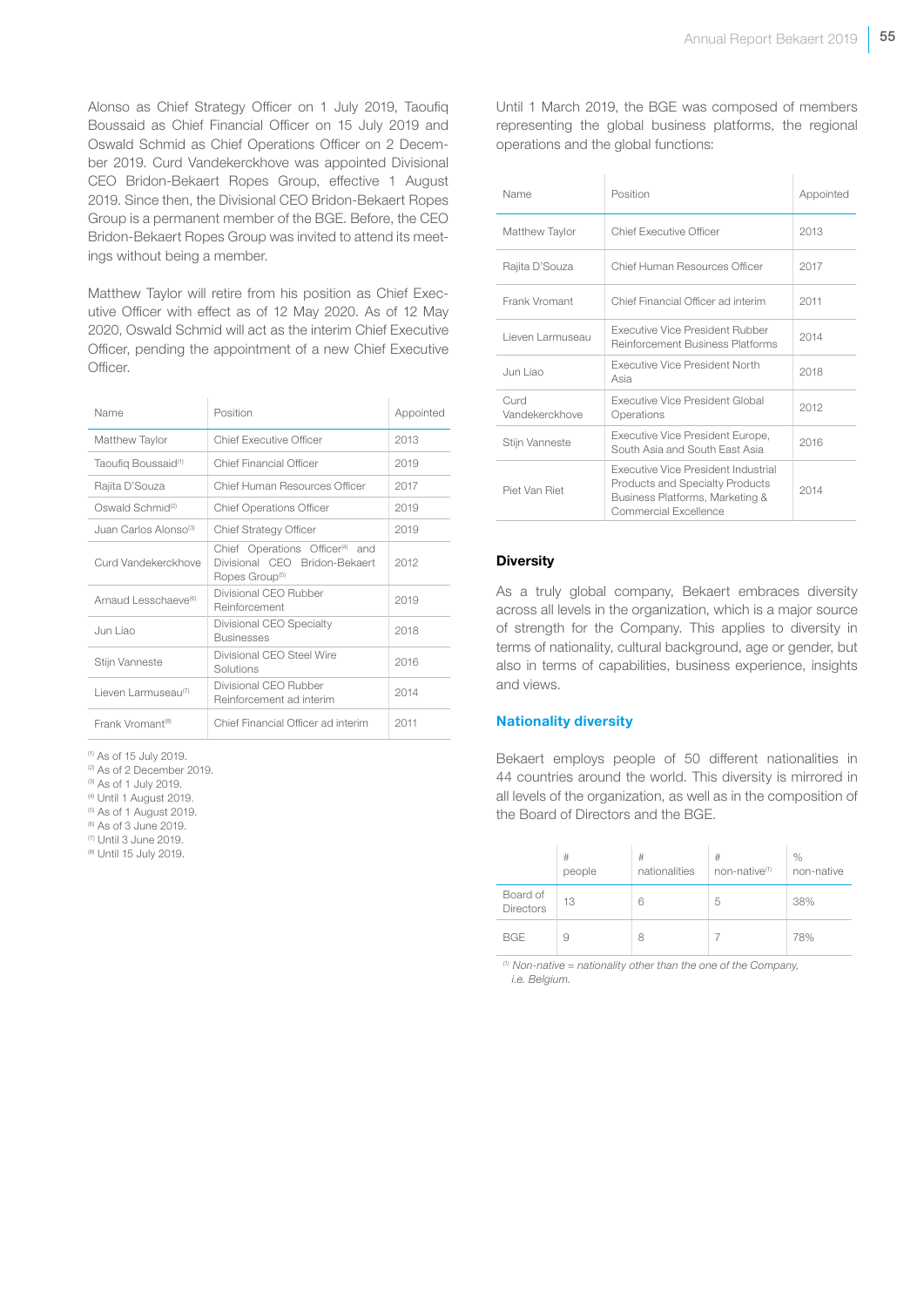### Gender diversity

Since the Annual General Meeting of 11 May 2016, the Company is compliant with the legal requirement that at least one third of the members of the Board of Directors are of the opposite gender.

|                       | # people | % male | % female |
|-----------------------|----------|--------|----------|
| Board of<br>Directors | 13       | 62%    | 38%      |
| <b>BGE</b>            | 9        | 89%    | 11%      |

By 2025, Bekaert aims to reach a gender diversity ratio of 33% at the Bekaert leadership level (BGE + Management functions B13 and above (Hay classification reference)).

#### Age diversity

|                       | # people | 30-50 years old | over 50 years old |
|-----------------------|----------|-----------------|-------------------|
| Board of<br>Directors | 13       | 31%             | 69%               |
| <b>BGE</b>            | 9        | 44%             | 56%               |

More information on diversity is available in the separate Sustainability Report, issued on 27 March 2020.

#### Conduct policies

# Statutory conflicts of interest in the Board of **Directors**

In accordance with Article 523 of the former Companies Code (or as from 1 January 2020: Article 7:96 of the new Code on Companies and Associations), a member of the Board of Directors should give the other members prior notice of any agenda items in respect of which he has a direct or indirect conflict of interest of a financial nature with the Company, and should refrain from participating in the discussion of and voting on those items. A conflict of interest arose on two occasions in 2019, and the provisions of Article 523 were complied with on such occasions.

On 28 February 2019, the Board had to determine the remuneration of the Chief Executive Officer. Excerpt from the minutes:

#### *RESOLUTION*

*On the motion of the Nomination and Remuneration Committee, the Board:* 

- » *resolves that no short-term variable remuneration is paid to the Chief Executive Officer on account of his performance in 2018;*
- » *approves the proposed base salary increase for the Chief Executive Officer, to apply as from 1 July 2019.*

#### *RESOLUTION*

*On the motion of the Nomination and Remuneration Committee, the Board approves the proposed short-term variable remuneration objectives for the Chief Executive Officer in respect of 2019.*

On 14 November 2019, the Board discussed and had to decide on the performance metrics and targets with respect to the performance share units that were granted in January 2020. The targets are also applicable to the Chief Executive Officer. Excerpt from the minutes:

#### *RESOLUTION*

*On the motion of the Nomination and Remuneration Committee, the Board approves the proposed performance metrics and targets with respect to the performance share units that will be granted in January 2020.*

# Other transactions with Directors and Executive Management

The Bekaert Corporate Governance Charter contains conduct guidelines with respect to direct and indirect conflicts of interest of the members of the Board of Directors and the BGE that fall outside the scope of Article 523 of the former Companies Code (or as from 1 January 2020: Article 7:96 of the new Code on Companies and Associations). Those members are deemed to be related parties to Bekaert and have to report, on an annual basis, their direct or indirect transactions with Bekaert or its subsidiaries. Bekaert is not aware of any potential conflict of interest concerning such transactions occurring in 2019 (cf. Note 7.5 to the consolidated financial statements).

#### Code of Conduct

The Board of Directors has approved the Bekaert Code of Conduct, which was first issued on 1 December 2004 and last updated on 14 November 2019.

The Bekaert Code of Conduct describes how the Bekaert values (We act with integrity  $-$  We earn trust  $-$  We are irrepressible!) are put into practice. It provides principles to follow when confronted with ethical choices and compliance matters.

The Bekaert Code of Conduct is included in its entirety in the Bekaert Corporate Governance Charter as Appendix 3.

#### Market abuse

In accordance with provision 3.7 of the 2009 Belgian Code on Corporate Governance, the Board of Directors has, on 27 July 2006, promulgated the Bekaert Dealing Code. Because of the EU Market Abuse Regulation, the Board of Directors has adopted a new version of the Bekaert Dealing Code, which became effective on 3 July 2016. The Bekaert Dealing Code is included in its entirety in the Bekaert Corporate Governance Charter as Appendix 4.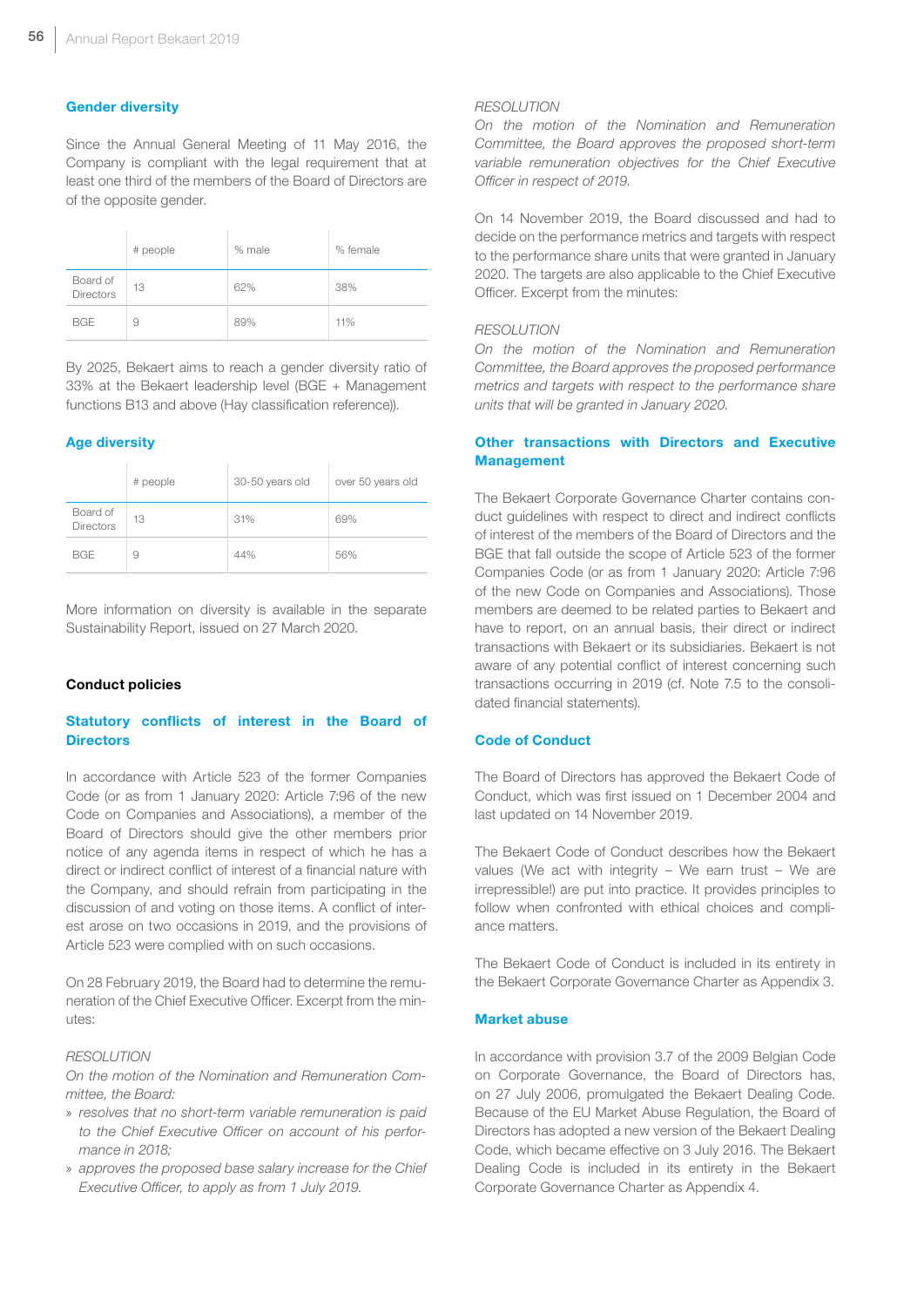The Bekaert Dealing Code restricts transactions in Bekaert financial instruments by members of the Board of Directors, the BGE, senior management and certain other persons during closed and prohibited periods. The Code also contains rules concerning the disclosure of executed transactions by leading managers and their closely associated persons through a notification to the Company and to the Belgian Financial Services and Markets Authority (FSMA). The Company Secretary is the Dealing Code Officer for purposes of the Bekaert Dealing Code

# Remuneration Report

# 1. Description of the procedure used in 2019 for (i) developing a remuneration policy for the nonexecutive Directors and Executive Management and (ii) setting the remuneration of the individual Directors and Executive Managers

The remuneration policy and the remuneration for the non-executive Directors is determined by the General Meeting of Shareholders on the motion of the Board of Directors, acting upon proposals from the Nomination and Remuneration Committee. The policy was approved by the Annual General Meeting of 10 May 2006 and amended by the Annual General Meetings of 11 May 2011 and of 14 May 2014.

The remuneration policy and the remuneration for the Chief Executive Officer is determined by the Board of Directors, acting upon proposals from the Nomination and Remuneration Committee. The Chief Executive Officer is absent from this process, and does not take part in the voting nor the deliberations in this regard. The Nomination and Remuneration Committee ensures that the Chief Executive Officer's contract with the Company reflects the remuneration policy. A copy of the Chief Executive Officer's contract is available to any Director upon request to the Chairman.

The remuneration policy and the remuneration for the members of the BGE other than the Chief Executive Officer is determined by the Board of Directors acting upon proposals from the Nomination and Remuneration Committee. The Chief Executive Officer has an advisory role in this process. The Committee ensures that the contract of each BGE member with the Company reflects the remuneration policy. A copy of each such contract is available to any Director upon request to the Chairman.

# 2. Statement of the remuneration policy used in 2019 for the non-executive Directors and Executive Management

#### Non-executive Directors

The remuneration of the non-executive Directors is determined on the basis of six regular meetings of the full Board of Directors per year. A portion of the remuneration is paid on the basis of the number of regular meetings attended in person by the non-executive Director.

Non-executive Directors who are members of a Board Committee receive an additional attendance fee for each Committee meeting attended in person. As an executive Director, the Chief Executive Officer does not receive such attendance fee.

If the Board of Directors requests the assistance of a Director in a specific matter on account of his or her independence and/or competence, such Director will be entitled, in respect of each session warranting specific travel and time, to a remuneration equal to the applicable amount payable in respect of the Board Committee meeting attended in person. The actual amount of the remuneration of the Directors is determined by the Annual General Meeting for the running financial year.

The remuneration of the Directors is regularly benchmarked with a selected panel of relevant publicly traded industrial Belgian and international references, in order to ensure that persons with competences matching the Group's international ambitions can be attracted.

Non-executive Directors are not entitled to performance related remuneration such as bonuses, stock related longterm incentive schemes, fringe benefits or pension benefits, nor to any other type of variable remuneration.

Expenses that are reasonably incurred in the performance of their duties are reimbursed to Directors, upon submission of suitable justification. In making such expenses, the Directors should take into account the Board Member Expense Policy.

The remuneration of the Chairman of the Board of Directors is determined at the beginning of his term of office, and is set for the duration of such term. On the motion of the Nomination and Remuneration Committee, it is determined by the Board of Directors subject to approval by the Annual General Meeting. In making its proposal, the Nomination and Remuneration Committee should consider a clear description of the duties of the Chairman, the professional profile that has been attracted, the time expected to be effectively available for the Group, and an adequate remuneration corresponding to the formulated expectations and regularly benchmarked with a selected panel of relevant publicly traded industrial Belgian and international references. The Chairman, when attending or chairing the meetings of the Board of Directors or any Board Committees, will not be entitled to any additional attendance fee or other remuneration as this is deemed to be included in his global remuneration package.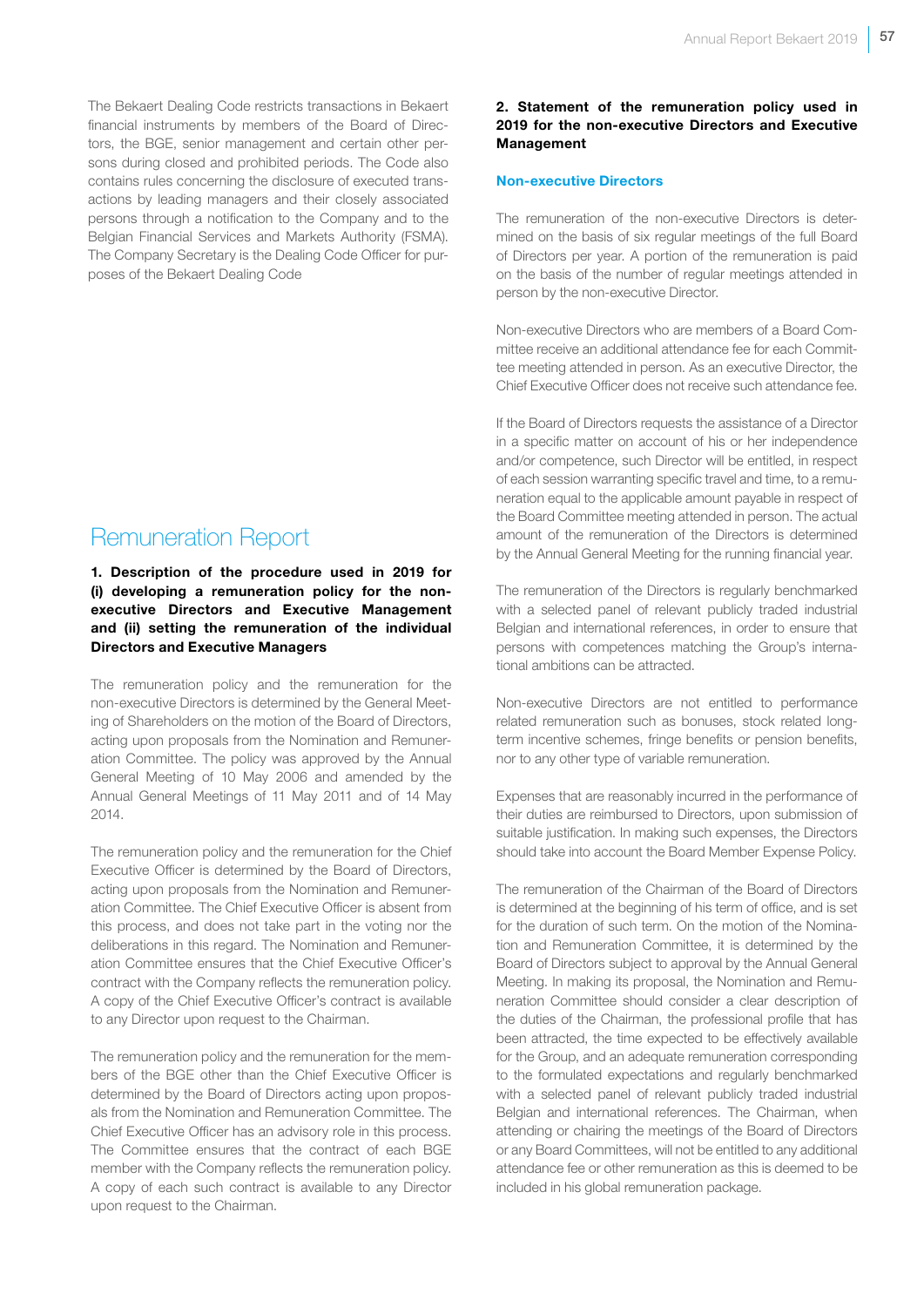#### Executive managers

#### *Remuneration policy*

The main elements of the Group's remuneration policy are a base remuneration, a short-term and a long-term variable remuneration, a pension contribution and various other components.

The Group offers competitive total remuneration packages with the objective to attract and retain the best executive and management talent in every part of the world in which the Group is operating. The remuneration of the Executive Management is regularly benchmarked with a selected panel of relevant publicly traded industrial Belgian and international references.

A performance driven culture is important for achieving the Group's growth aspirations. The following performance processes underpin remuneration decisions:

- » Enterprise Performance Management (EPM), a process managing the Group's business cycle, including the planning and monitoring of targets and resources, value creation and team accountabilities; and
- » People Performance Management (PPM), a process focusing on the clear alignment of team and individual targets with business priorities, including frequent performance steering and coaching.

The Group's short-term variable remuneration program is designed to motivate Executive Managers to support and drive the Company's short-term goals over a one-year performance horizon. Group performance, business unit performance and individual performance drive the ultimate payout. Business performance is measured and monitored by the EPM process, whilst individual performance is measured and monitored by the PPM process.

The Group's long-term variable remuneration program rewards Executive Managers for their contribution to the achievement of the long-term materialization of the Company's strategy. The long-term variable remuneration program is delivered by a performance share plan granting awards depending on the achievement of pre-agreed performance conditions set by the Board of Directors over a three-year performance horizon.

Executive Managers are required to build up a personal investment in Company shares and maintain it throughout their assignment as a member of the BGE (in compliance with principle 7.9 of the 2020 Belgian Code on Corporate Governance).

In order to facilitate such personal investment in Company shares, Executive Managers are eligible to participate in a voluntary share-matching plan. A personal investment in Company shares, up to 15% of the gross annual short term variable pay, in year x is matched by the Company with a direct grant of Company shares at the end of year  $x + 2$  provided the Executive Manager holds on to the personal shares.

#### *Remuneration Chief Executive Officer*

The remuneration package of the Chief Executive Officer consists of a base remuneration, a short-term and a longterm variable remuneration, a pension contribution and various other components. The Chief Executive Officer is entitled to participate in the voluntary share-matching plan for building a personal investment in Company shares.

The remuneration package aims to be competitive and is aligned with the responsibilities of a Chief Executive Officer leading a globally operating industrial group with various business platforms.

The Nomination and Remuneration Committee recommends each year a set of objectives directly derived from the business plan and from any other priorities to be assigned to the Chief Executive Officer. These objectives include both Group and individual financial and non-financial targets and are measured over a predetermined time period (up to three years). Those objectives, and the year-end evaluation of the achievements, are documented and submitted by the Nomination and Remuneration Committee to the full Board of Directors. The final evaluation leads to an assessment, based on measured results, by the Board of Directors of all performance related elements of the remuneration package of the Chief Executive Officer.

The actual amount of the remuneration of the Chief Executive Officer in his capacity as Executive Manager is determined by the Board of Directors acting on a reasoned recommendation from the Nomination and Remuneration Committee.

#### *Remuneration other members of the BGE*

The remuneration package of the BGE members other than the Chief Executive Officer consists of a base remuneration, a short-term and long-term variable remuneration, a pension contribution and various other components. The BGE members are entitled to participate in the voluntary share-matching plan for building a personal investment in Company shares.

The remuneration package aims to be competitive and is aligned with the role and responsibilities of each BGE member leading a globally operating industrial group with various business platforms.

The Chief Executive Officer evaluates the performance of each of the other BGE members and submits his assessment to the Nomination and Remuneration Committee. Objectives are directly derived from the business plan and take into account the specific responsibilities of each BGE member. The achievements measured against those objectives will determine all performance-related elements of the remuneration package. The objectives include Group, business unit and individual targets - both financial and nonfinancial - and are measured and monitored over a predetermined time period (up to three years) through the EPM and PPM performance processes.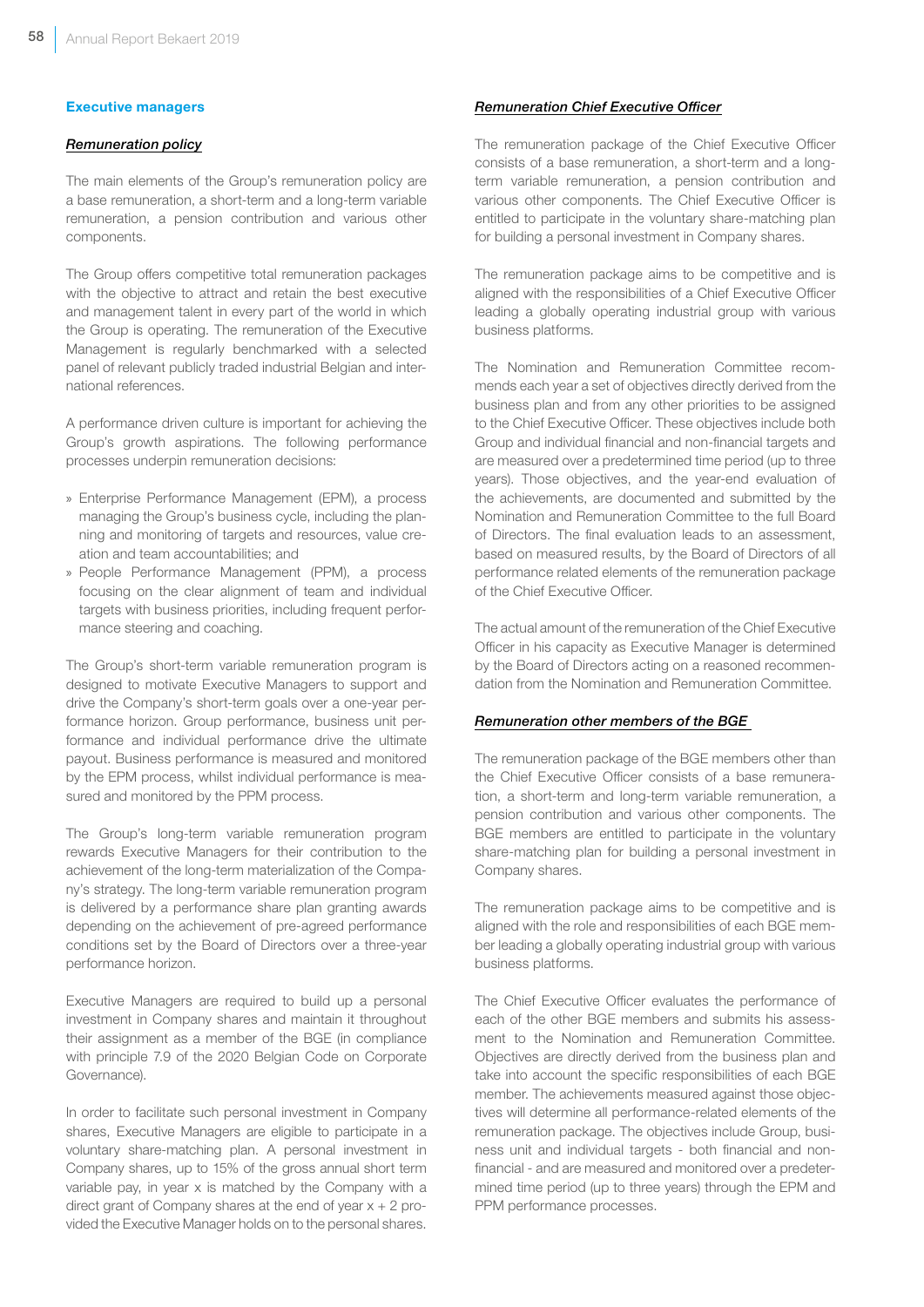The actual amount of the remuneration of BGE members other than the Chief Executive Officer is determined by the Board of Directors acting on a reasoned recommendation from the Nomination and Remuneration Committee.

#### Future changes to the remuneration policy

#### *Remuneration policy*

Contrary to provision 7.3 of the 2020 Belgian Code on Corporate Governance according to which the Board of Directors should submit the Company's remuneration policy for non-executive Directors and Executive Management to the General Meeting of Shareholders, the Company will not submit its remuneration policy for approval to the Annual General Meeting of 13 May 2020.

In light of the upcoming implementation of the European Shareholder Rights Directive II<sup>(1)</sup> into Belgian law, the Board of Directors will submit the Company's remuneration policy when the impact of this new Belgian law will be fully known.

*(1) Directive (EU) 2017/828 of the European Parliament and of the Council of 17 May 2017 amending Directive 2007/36/EC as regards the encouragement of long-term shareholder engagement.*

#### *Proposed changes in remuneration for non-executive Directors*

The Board will submit a proposal to change the remuneration mechanism of non-executive Directors to the upcoming Annual General Meeting of 13 May 2020.

The changes include:

- » a proposal to remunerate non-executive Directors with a fixed annual fee, without additional attendance fees, for the performance of the duties as a member of the Board or as a member of a Board Committee;
- » a proposal to offer non-Executive Directors, other than the Chairman, the option to receive part of their fixed annual fee in Company shares.

Contrary to provision 7.6 of the 2020 Belgian Code on Corporate Governance according to which non-executive Directors should receive part of their remuneration in the form of shares in the Company, non-executive Directors will be recommended (but not required) to hold the value of one fixed annual fee in Company shares. Despite the nonmandatary character of this share-holding principle, the Company believes that the long-term view of shareholders is fairly represented at the Board considering that:

- » the Chairman is partly remunerated in Company shares subject to a three year lock-up; and
- » seven of the twelve non-executive Directors are appointed upon nomination by the reference shareholder and already hold Company shares (or certificates relating thereto).

#### 3. Remuneration of the Directors in respect of 2019

The amount of the remuneration and other benefits granted directly or indirectly to the Directors, by the Company or its subsidiaries, in respect of 2019 is set forth on an individual basis in the table below.

The remuneration of the Chairman for the performance of all his duties in the Company was set as follows:

- » a one-time welcome award of € 150 000;
- » a fixed amount of € 200 000 per year;
- » a fixed amount of € 300 000 per year converted into a number of Company shares by applying an average share price; the applied average share price will be the average of the last five closing prices preceding the date of the grant; the Company shares will be granted on the last trading day of May 2019, 2020, 2021 and 2022 and will be blocked for a period of three years as from the grant date.

The remuneration of each Director, except the Chairman, for the performance of the duties as a member of the Board was a set amount of  $\epsilon$  42 000, and an amount of  $\epsilon$  4 200 for each meeting of the Board attended in person (with a maximum of  $\epsilon$  25 200 for six meetings per year).

The remuneration of the Chairman of the Audit and Finance Committee, in the capacity as Chairman and member of such a Committee, was an amount of  $\epsilon$  4 000 for each Committee meeting attended in person.

The remuneration of each Director, except the Chairman and the Chief Executive Officer, for the performance of the duties as a member of a Board Committee (other than the BBRG Committee) was an amount of  $\epsilon$  3 000 for each Committee meeting attended in person.

The remuneration of each Director, except the Chairman of the Board and the Chief Executive Officer, for the performance of the duties as Chairman or member of the BBRG Committee was an amount of € 3 000 for each BBRG Committee meeting held in person and € 1 500 for each BBRG Committee meeting held per conference call (with a maximum of  $\in$  21 000 per year).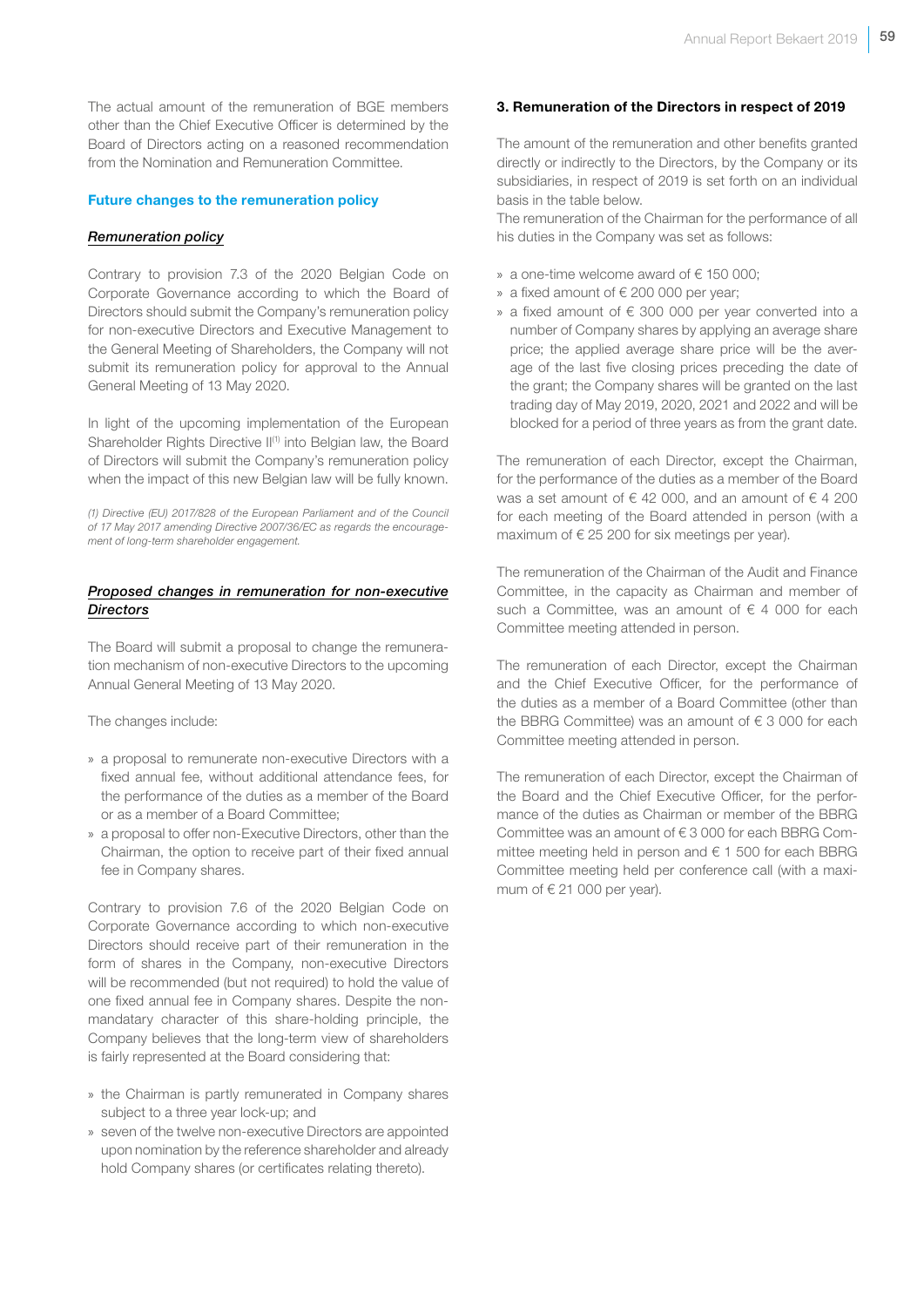| in $\epsilon$                         | <b>Fixed amount</b> | Amount for board<br>attendance | Amount for committee<br>attendance | Total   |
|---------------------------------------|---------------------|--------------------------------|------------------------------------|---------|
| Chairman                              |                     |                                |                                    |         |
| Bert De Graeve (until May 2019)       | 104 167             |                                |                                    | 104 167 |
| Jürgen Tinggren (as of June 2019) (1) | 466 666             |                                |                                    | 466 666 |
| <b>Chief Executive Officer</b>        |                     |                                |                                    |         |
| Matthew Taylor                        | 42 000              | 25 200                         | $\bigcirc$                         | 67 200  |
| <b>Other Board members</b>            |                     |                                |                                    |         |
| Celia Baxter                          | 42 000              | 25 200                         | 12 000                             | 79 200  |
| Leon Bekaert                          | 21 000              | 12 600                         | 3 0 0 0                            | 36 600  |
| Gregory Dalle                         | 42 000              | 25 200                         | 21 000                             | 88 200  |
| Charles de Liedekerke                 | 42 000              | 25 200                         | 25 500                             | 92 700  |
| Christophe Jacobs van Merlen          | 42 000              | 25 200                         | 15 000                             | 82 200  |
| Hubert Jacobs van Merlen              | 42 000              | 25 200                         | 24 000                             | 91 200  |
| Maxime Jadot                          | 21 000              | 12 600                         | 3 0 0 0                            | 36 600  |
| Pamela Knapp                          | 42 000              | 25 200                         | 17 000                             | 84 200  |
| Martina Merz                          | 21 000              | 12 600                         | 15 000                             | 48 600  |
| Colin Smith                           | 42 000              | 25 200                         | 7 500                              | 74 700  |
| Caroline Storme                       | 21 000              | 21 000                         | $\circ$                            | 42 000  |
| Emilie van de Walle de Ghelcke        | 42 000              | 25 200                         | $\circ$                            | 67 200  |
| Henri Jean Velge                      | 42 000              | 25 200                         | 12 000                             | 79 200  |
| Mei Ye                                | 42 000              | 25 200                         | $\circ$                            | 67 200  |
|                                       |                     |                                |                                    |         |

#### Total Directors' Remuneration 1 607 833

*(1) Combination of a fixed fee, a one-time welcome award of € 150 000 and a share grant of € 300 000.*

#### 4. Remuneration of the Chief Executive Officer in respect of 2019 in his capacity as a Director

In his capacity as a Director, the Chief Executive Officer is entitled to the same remuneration as the non-executive Directors, except the remuneration for attending Board Committee meetings for which he receives no compensation (cf. the table above).

The remuneration received by the Chief Executive Officer as a Director is included in the base remuneration mentioned in the table in section 6 below.

#### 5. Performance-related remuneration: criteria, term and method of performance evaluation

The remuneration package of the Chief Executive Officer and the other members of the BGE comprises the following performance related elements:

» a short-term variable remuneration, with objectives related to the annual business plan. The objectives are set at the beginning of the year by the Nomination and Remuneration Committee and are approved by the Board of Directors. Those objectives include a weighted average of Group, business unit and individual targets, both financial and non-financial, which are relevant in evaluating the annual performance of the Group and progress achieved against the agreed strategic objectives; they are evaluated annually by the Board of Directors. One third of the annual short-term variable remuneration of the Chief Executive Officer is deferred over a period of twenty-four months; no deferral is applicable for the other members of the BGE.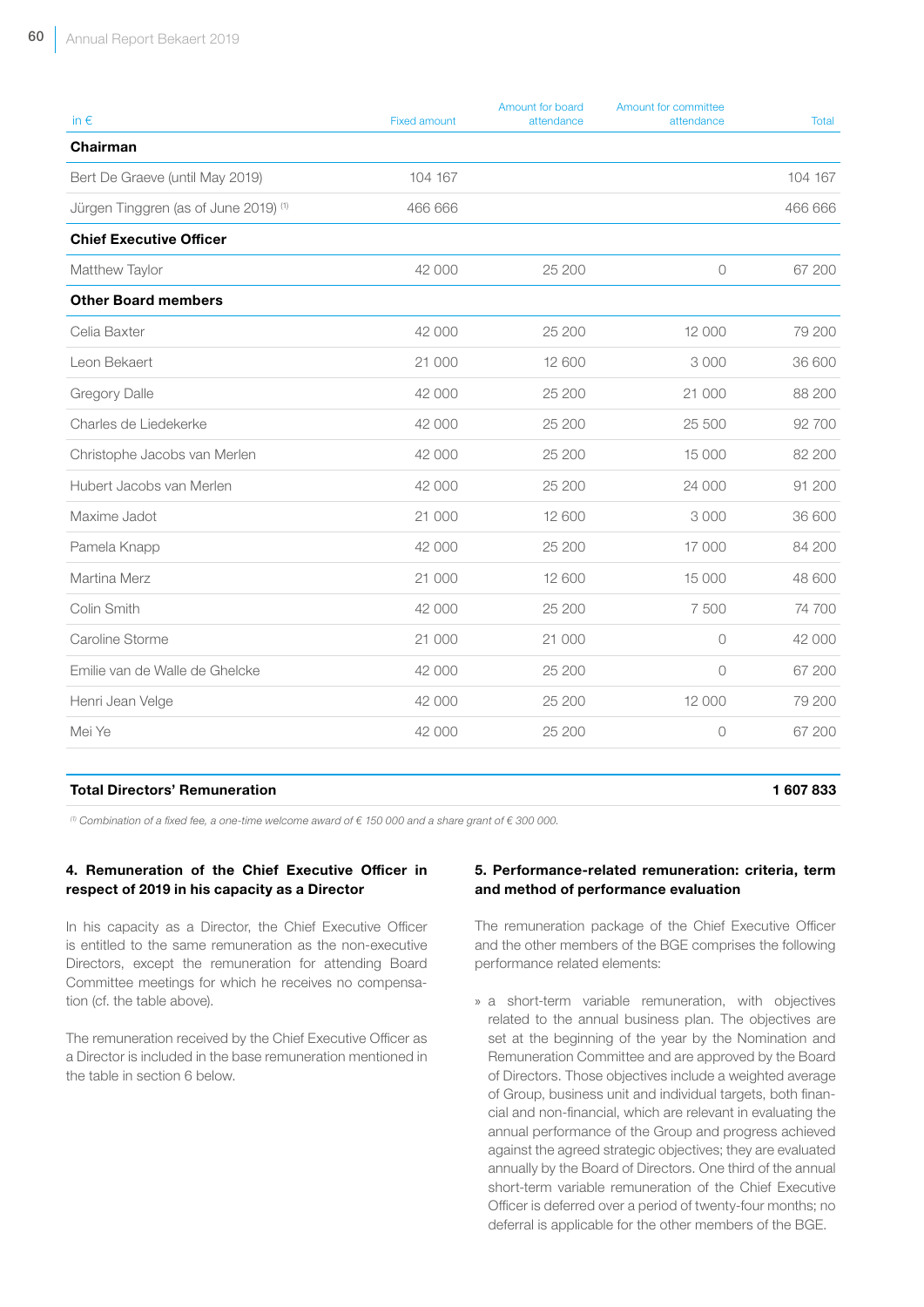» a long-term variable remuneration in the form of a grant of performance share units which will vest following a vesting period of three years, conditional to the achievement of pre-set performance targets.

The set of 2019 performance criteria used to evaluate the short-term remuneration is a basket of financial targets (sales, underlying EBITDA, capital expenditure and working capital) and non-financial targets (such as safety, implementation of transformation programs, improvement on engaged and empowered teams), combined with specific individualized objectives.

The target value of the short-term variable remuneration of the Chief Executive Officer is 75% of fixed pay, and 60% of fixed pay for the other members of the BGE. The maximum opportunity is 200% of this target.

The performance criteria used to evaluate the long-term remuneration are specific company financials; more in particular an EBITDA growth target and a cumulative cash flow target.

The target value of the long-term variable remuneration of the Chief Executive Officer is 85% of fixed pay, and 65% of fixed pay for the other members of the BGE. The maximum vesting is 300% of the target.

At par level, the value of the variable remuneration elements of the Chief Executive Officer and the other members of the BGE exceeds 25% of their total remuneration. More than half of this variable remuneration is based on criteria over a period of minimum three years.

### 6. Remuneration of the Chief Executive Officer in respect of 2019

The amount of the remuneration and other benefits granted directly or indirectly to the Chief Executive Officer, by the Company or its subsidiaries, in respect of 2019 for his Chief Executive Officer role is set forth below.

| <b>Matthew Taylor</b>               | Renumeration <sup>(1)</sup> | Comments                                                                          |
|-------------------------------------|-----------------------------|-----------------------------------------------------------------------------------|
| Base remuneration                   | 822 265                     | Includes base remuner-<br>ation as well as foreign<br>board fees <sup>(2)</sup>   |
| Short-term variable<br>remuneration | 623 102                     | Annual variable<br>remuneration, based on<br>2019 performance                     |
| Long-term variable<br>remuneration  | 32 671                      | Number of performance<br>share units granted<br>(performance period<br>2019-2021) |
| Pension                             | 168 203                     | Defined Contribution Plan                                                         |
| Share-matching                      | 4 581 units                 | 2019 Company matching<br>of 2017 personal invest-<br>ment in Company shares       |
| Other remuneration<br>elements      | 52 880                      | Includes company car and<br>risk insurances                                       |

(1) In respect of 2019, in  $\epsilon$ .

(2) The base remuneration includes the remuneration received by the Chief Executive Officer in his capacity as a Director.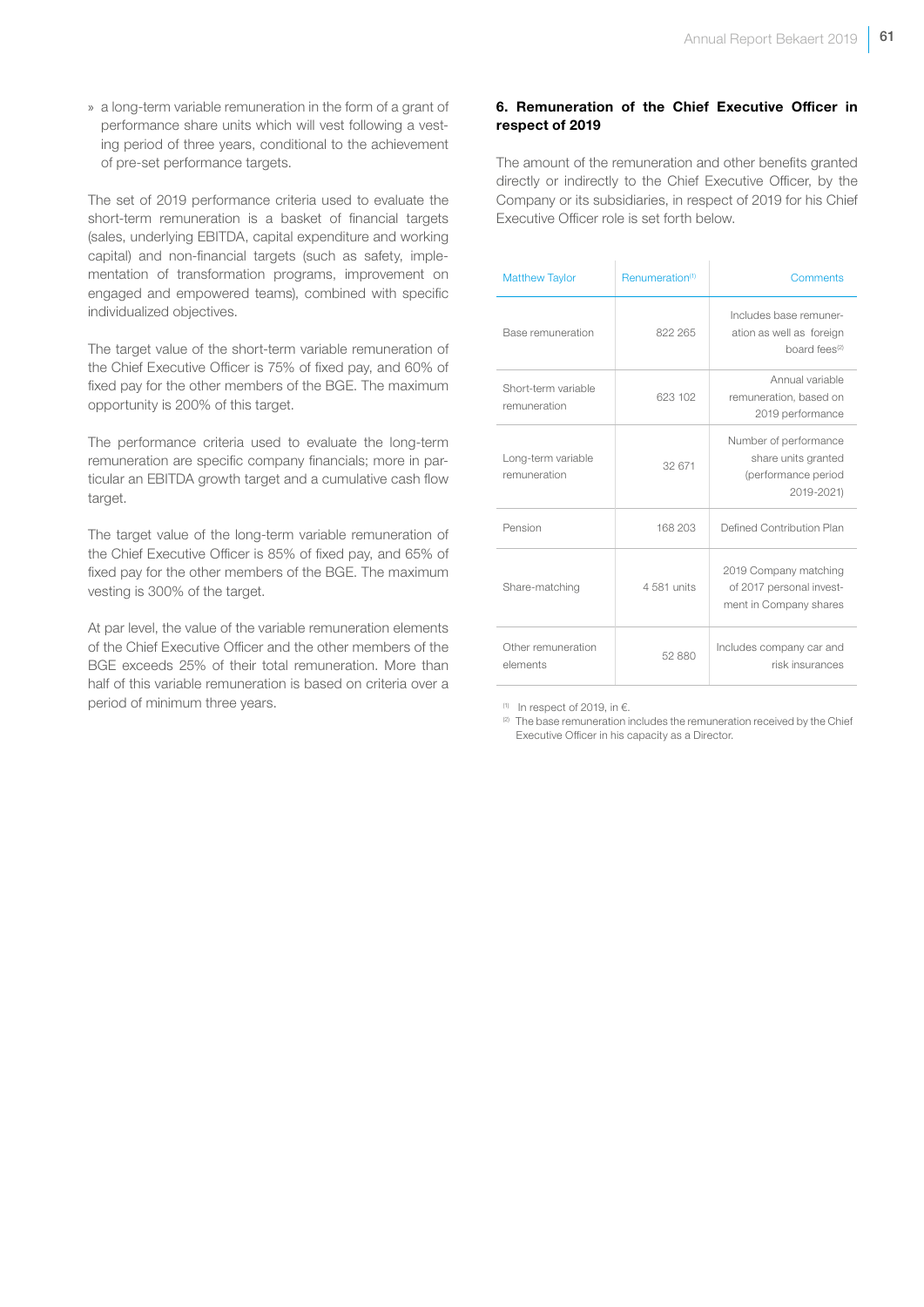# 7. Remuneration of the other Bekaert Group Executive members in respect of 2019

The amount of the remuneration and other benefits granted directly or indirectly to the BGE members other than the Chief Executive Officer, by the Company or its subsidiaries, in respect of 2019 is set forth below on a global basis.

|                                     | Renumeration <sup>(1)</sup> | Comments                                                                         |
|-------------------------------------|-----------------------------|----------------------------------------------------------------------------------|
| Base remuneration                   | 2610542                     | Includes base remuneration<br>as well as foreign board<br>fees                   |
| Short-term variable<br>remuneration | 1 535 147                   | Annual variable remu-<br>neration, based on 2019<br>performance                  |
| Long-term variable<br>remuneration  | 104 935 units               | Number of performance<br>share units granted (perfor-<br>mance period 2019-2021) |
| Pension                             | 392 043                     | Defined Contribution and<br>Defined Benefit Plan                                 |
| Share-matching                      | 7 668 units                 | 2019 Company matching of<br>2017 personal investment in<br>Company shares        |
| Other remuneration<br>elements      | 377 273                     | Includes company car, risk<br>insurances, school fees and<br>housing allowance   |

(1) In respect of 2019, in  $\epsilon$ .

The above table includes pro rata remuneration reflecting changes in the composition of the BGE as described in an earlier section of this Corporate Governance Statement.

# 8. Stock Options and Performance Share Units for Executive Management granted in 2019

As of 2018, the long-term incentives are delivered solely through performance share units granted under the 2018- 2020 Performance Share Plan proposed by the Board of Directors and approved by the Annual General Meeting on 9 May 2018.

Up to 2017 long-term incentives have been based on a combination of stock options (or, outside of Europe, stock appreciations rights) and performance share units.

The Chief Executive Officer and the other members of the BGE participate in a voluntary share-matching plan, whereby a personal investment in Company shares in year x is matched by the Company in year x+2 provided the Executive Manager holds on to the personal shares.

#### Performance Share Units

The 2018-2020 Performance Share Plan offers rights with respect to Company shares to the members of the BGE, the senior management and a limited number of management staff members of the Company and a number of its subsidiaries (the rights, "performance share units" and the shares, "performance shares").

Each performance share unit entitles the beneficiary to acquire one performance share for free subject to the conditions of the performance share plan. These performance share units will vest following a vesting period of three years, conditional to the achievement of pre-set performance targets.

The performance targets are set annually by the Board of Directors, in line with the Company strategy. Company financials retained as performance targets covering the 2019-2021 performance period are EBITDA growth and elements of cumulative cash flow.

The precise vesting level of the performance share units will depend upon the actual achievement level of the vesting criterion, with no vesting at all if the actual performance is below the defined minimum threshold. Upon achievement of said threshold, there will be a minimum vesting of 50% of the granted performance share units; full achievement of the agreed vesting criterion will lead to a par vesting of 100% of the granted performance share units, whereas there will be a maximum vesting of 300% of the granted performance share units if the actual performance is at or above an agreed ceiling level.

Upon vesting, the beneficiaries will also receive the value of the dividends relating to the previous three years with respect to such (amount of) performance shares to which the effectively vested performance share units relate.

The target value of the performance share units of the Chief Executive Officer is 85% of fixed pay, and 65% of fixed pay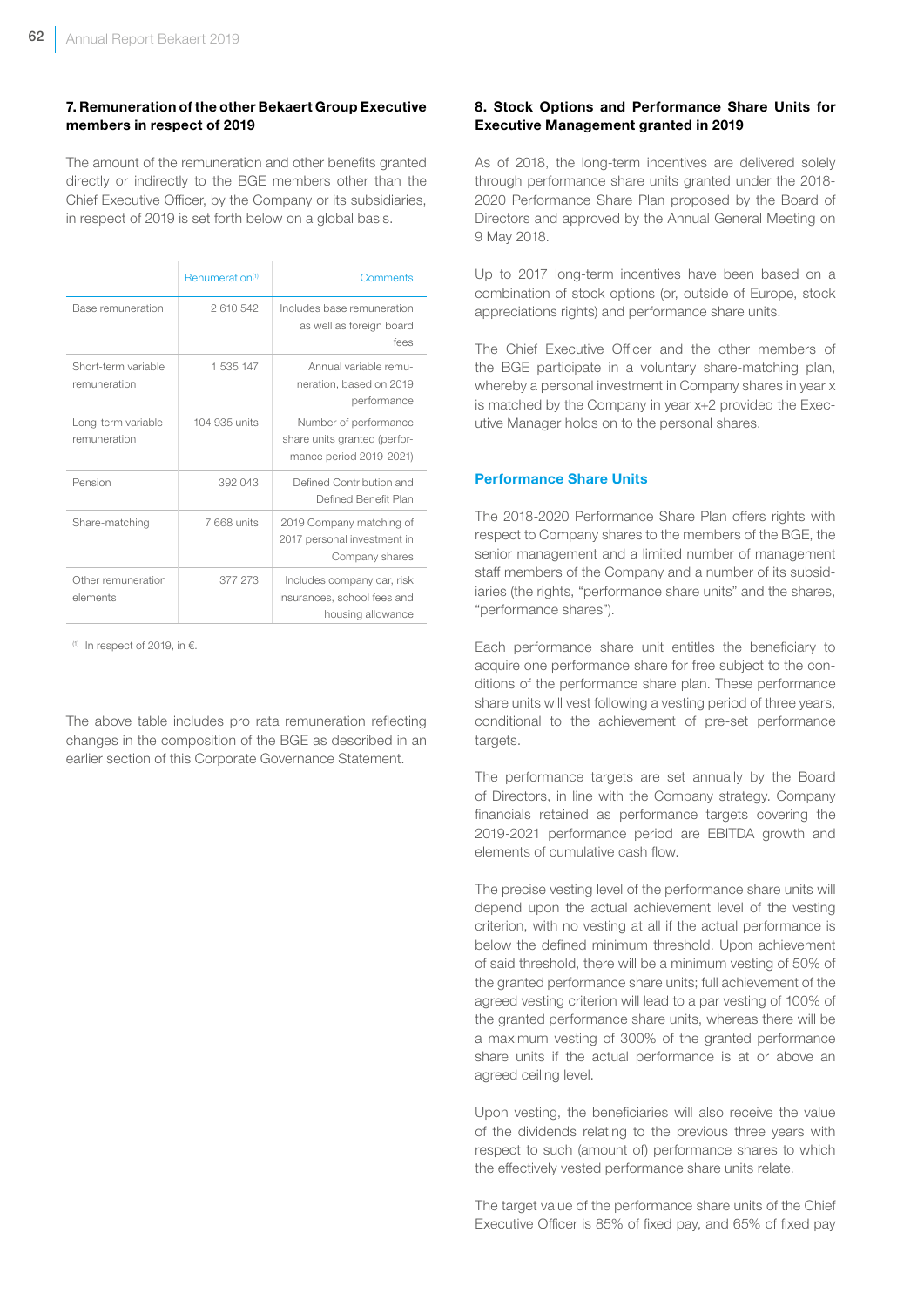for the other members of the BGE. The performance share units are granted to the beneficiaries for free.

Performance share units related to the performance period 2019-2021 have been granted to the Chief Executive Officer and the other members of the BGE in February 2019. BGE members appointed during the year were granted performance share units during the mid-year grant in July 2019.

The vesting criterion with regard to the performance share units issued in December 2016, in relation to the 2017-2019 performance horizon, did not meet the threshold level. Consequently, none of the performance share units granted in December 2016 vested.

| Name                              | Number of perfor-<br>mance share units<br>granted in 2019<br>(performance period<br>2019-2021) | Number of perfor-<br>mance share units<br>vested in 2019<br>(performance<br>period 2017-2019) |
|-----------------------------------|------------------------------------------------------------------------------------------------|-----------------------------------------------------------------------------------------------|
| Matthew Taylor                    | 32 671                                                                                         |                                                                                               |
| Juan Carlos Alonso <sup>(1)</sup> | 9 3 9 1                                                                                        |                                                                                               |
| Taoufig Boussaid <sup>(1)</sup>   | 10 478                                                                                         |                                                                                               |
| Rajita D'Souza                    | 11 897                                                                                         |                                                                                               |
| Arnaud Lesschaeve                 | 6 142                                                                                          |                                                                                               |
| Jun Liao                          | 12 663                                                                                         |                                                                                               |
| Oswald Schmid                     |                                                                                                |                                                                                               |
| Curd Vandekerckhove               | 11 962                                                                                         |                                                                                               |
| Stijn Vanneste                    | 9321                                                                                           |                                                                                               |
| Lieven Larmuseau <sup>(2)</sup>   | 10 503                                                                                         |                                                                                               |
| Piet Van Riet <sup>(2)</sup>      | 10 612                                                                                         |                                                                                               |
| Frank Vromant <sup>(2)</sup>      | 11 966                                                                                         |                                                                                               |

*(1) Grant in 2019 includes a one-time sign on award.*

*(2) The table includes Executive Managers who were a member of the BGE prior to year-end 2019. Changes in the composition of the BGE are disclosed in an earlier section of this Corporate Governance Statement.*

#### Stock Options

Set out below are the number of stock options exercised or forfeited in 2019 in relation to the previous long-term incentive plans.

The options were offered to the beneficiaries free of charge. Each accepted option entitles the holder to acquire one existing share of the Company against payment of the exercise price, which is conclusively determined at the time of the offer and which is equal to the lower of: (i) the average closing price of the Company shares during the thirty days preceding the date of the offer, and (ii) the last closing price preceding the date of the offer.

Subject to the closed and prohibited trading periods and to the plan rules, the options can be exercised as from the beginning of the fourth calendar year following the date of their offer until the end of the tenth year following the date of their offer.

The stock options that were exercisable in 2019 are based on the grants of the Stock Option Plan 2015-2017 and on the predecessor plans to the Stock Option Plan 2015-2017.

The terms of the earlier plans are similar to those of the Stock Option Plan 2015-2017, but the options that were granted to employees under the predecessor plans to the Stock Option Plan 2010-2014 took the form of subscription rights entitling the holders to acquire newly issued Company shares, while self-employed beneficiaries were entitled to acquire existing shares.

| Name                            | Number of stock<br>options exercised<br>in 2019 | Number of stock<br>options forfeited<br>in 2019 |
|---------------------------------|-------------------------------------------------|-------------------------------------------------|
| Matthew Taylor                  |                                                 |                                                 |
| Rajita D'Souza                  |                                                 | Λ                                               |
| Jun Liao <sup>(1)</sup>         | ۰                                               |                                                 |
| Curd Vandekerckhove             | $\overline{\phantom{a}}$                        | 5400                                            |
| Stijn Vanneste                  |                                                 | Ω                                               |
| Lieven Larmuseau <sup>(2)</sup> |                                                 | Λ                                               |
| Piet Van Riet <sup>(2)</sup>    | $\overline{\phantom{a}}$                        | Λ                                               |
| Frank Vromant <sup>(2)</sup>    |                                                 | 5400                                            |

*(1) Stock Appreciation Rights.*

*(2) The table includes Executive Managers who were a member of the BGE prior to year-end 2019. Changes in the composition of the BGE are disclosed in an earlier section of this Corporate Governance Statement.*

#### Share-matching Plan

The Chief Executive Officer and the other members of the BGE are required to build and maintain a personal shareholding in Company shares. In order to facilitate this, the Company offers a voluntary share-matching plan.

The share-matching plan matches a personal investment in Company shares in year x with a direct grant of Company shares at the end of year  $x + 2$  provided the Executive Manager holds on to the personal shares.

The table below sets forth the number of shares matched by the Company in December 2019 in relation to the personal investment in Company Shares in March 2017: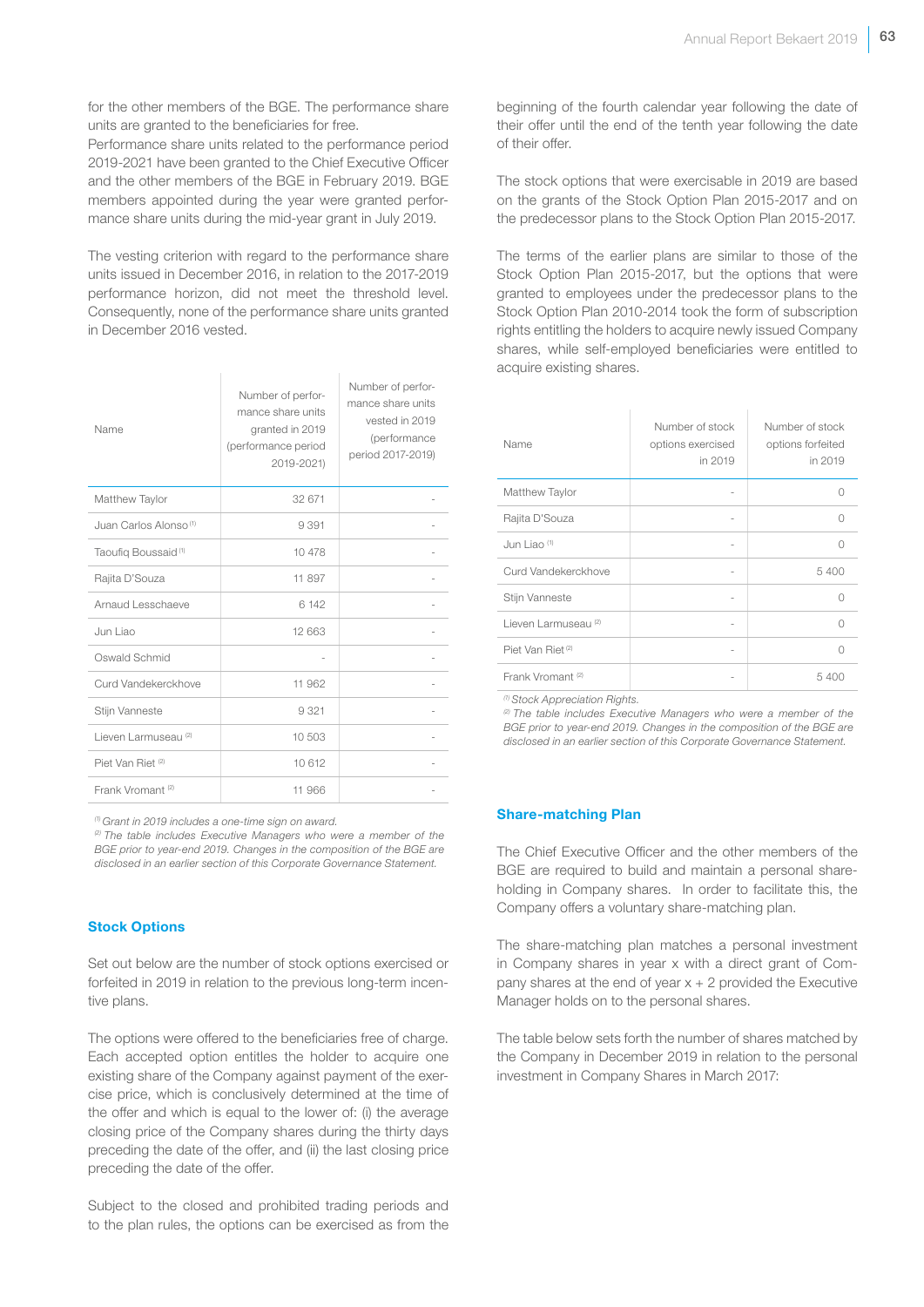| Name                            | Number of matched<br>shares |
|---------------------------------|-----------------------------|
| Matthew Taylor                  | 4581                        |
| Rajita D'Souza                  | 1 254                       |
| Curd Vandekerckhove             | 1 4 2 1                     |
| Stijn Vanneste                  | 1 043                       |
| Lieven Larmuseau <sup>(1)</sup> | 1 266                       |
| Piet Van Riet (1)               | 1 383                       |
| Frank Vromant <sup>(1)</sup>    | 1 301                       |

*(1) The table includes Executive Managers who were a member of the BGE prior to year-end 2019. Changes in the composition of the BGE are disclosed in an earlier section of this Corporate Governance Statement.*

#### 9. Severance pay for Executive Management

All Executive Managers' contractual arrangements provide for a notice period of twelve months except for the Divisional CEO Steel Wire Solutions and the Divisional CEO BBRG. These two Executive Managers entered into a labor contract before their appointment as Executive Manager and therefore existing labor law forms the basis for their severance arrangement.

#### 10. Departure of Executive Managers

No member of the Executive Management has left the Company during 2019.

#### 11. Company's right of reclaim

The Board has discretion to adjust (malus) or reclaim (claw back) some or all of the value of awards of performance related payments to the Executive Management in the event of

- » significant downward restatement of the financial results of Bekaert,
- » material breach of Bekaert's Code of Conduct or any other Bekaert compliance policies,
- » breach of restrictive covenants by which the individual has agreed to be bound,
- » gross misconduct or gross negligence by the individual, which results into significant losses or serious reputation damage to Bekaert.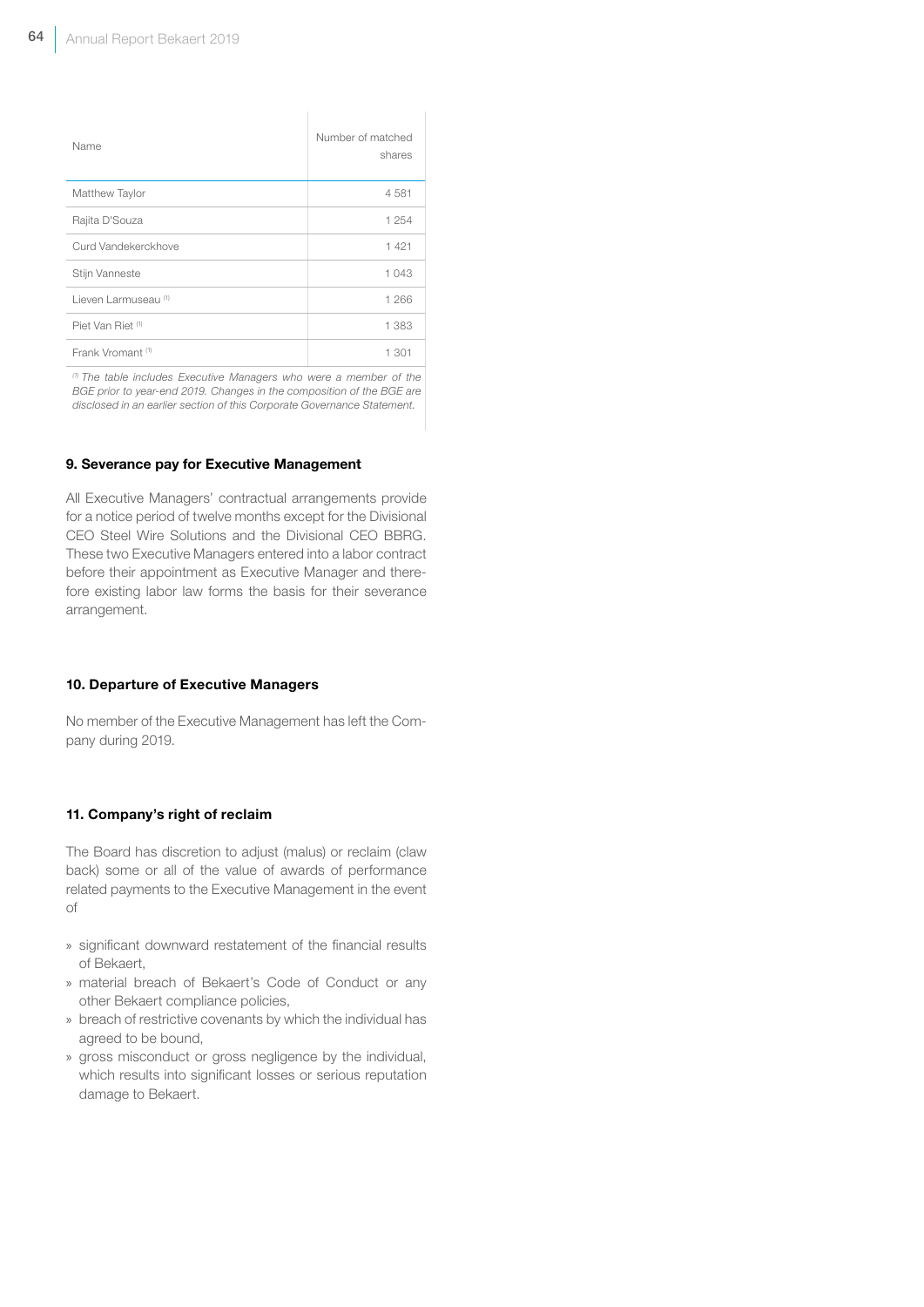# **Shares**

#### The Bekaert share in 2019

The Bekaert share gained almost 26% in 2019 when comparing the year-end close price of 2019 with 2018, slightly below the performance of our reference index, Euronext Brussels BEL Mid. Where Bekaert's share price initially surged in the run-up to the full-year results 2018 announcement - to reach €25 on 22 February 2019 - the share dropped below €21 at the end of March, following the Bekaert 2018 results and Belgian restructuring announcements. The share steadily recovered after the dividend distribution in May 2019, to reach a year-high of €28 on 12 November 2019. The share was volatile throughout the year with strong reactions to announcements and policy changes related to US-China trade tensions and to profit warnings and restructuring announcements in sectors relevant to Bekaert.



#### Share identification

The Bekaert share is listed on NYSE Euronext Brussels as ISIN BE0974258874 (BEKB) and was first listed in December 1972. The ICB sector code is 2727 Diversified Industrials.

#### Share performance

| in $\epsilon$                                | 2013    | 2014   | 2015    | 2016    | 2017    | 2018    | 2019   |
|----------------------------------------------|---------|--------|---------|---------|---------|---------|--------|
| Price as at 31 December                      | 25.72   | 26.34  | 28.38   | 38.48   | 36.45   | 21.06   | 26.50  |
| Price high                                   | 31.11   | 30.19  | 30.00   | 42.45   | 49.92   | 40.90   | 28.26  |
| Price low                                    | 20.01   | 21.90  | 22.58   | 26.56   | 33.50   | 17.41   | 19.38  |
| Price average closing                        | 24.93   | 27.15  | 26.12   | 37.06   | 42.05   | 28.21   | 23.96  |
| Daily volume                                 | 126 923 | 82 813 | 120 991 | 123 268 | 121 686 | 154 726 | 96 683 |
| Daily turnover (in millions of $\in$ )       | 3.1     | 2.1    | 3.1     | 4.5     | 5.0     | 4.4     | 2.3    |
| Annual turnover (in millions of $\epsilon$ ) | 796     | 527    | 804     | 1 147   | 1 279   | 1 1 2 1 | 592    |
| Velocity (% annual)                          | 54      | 35     | 52      | 53      | 51      | 65      | 41     |
| Velocity (% adjusted free float)             | 90      | 59     | 86      | 88      | 86      | 109     | 68     |
| Free float (%)                               | 59.9    | 55.7   | 56.7    | 59.2    | 59.6    | 59.3    | 59.3   |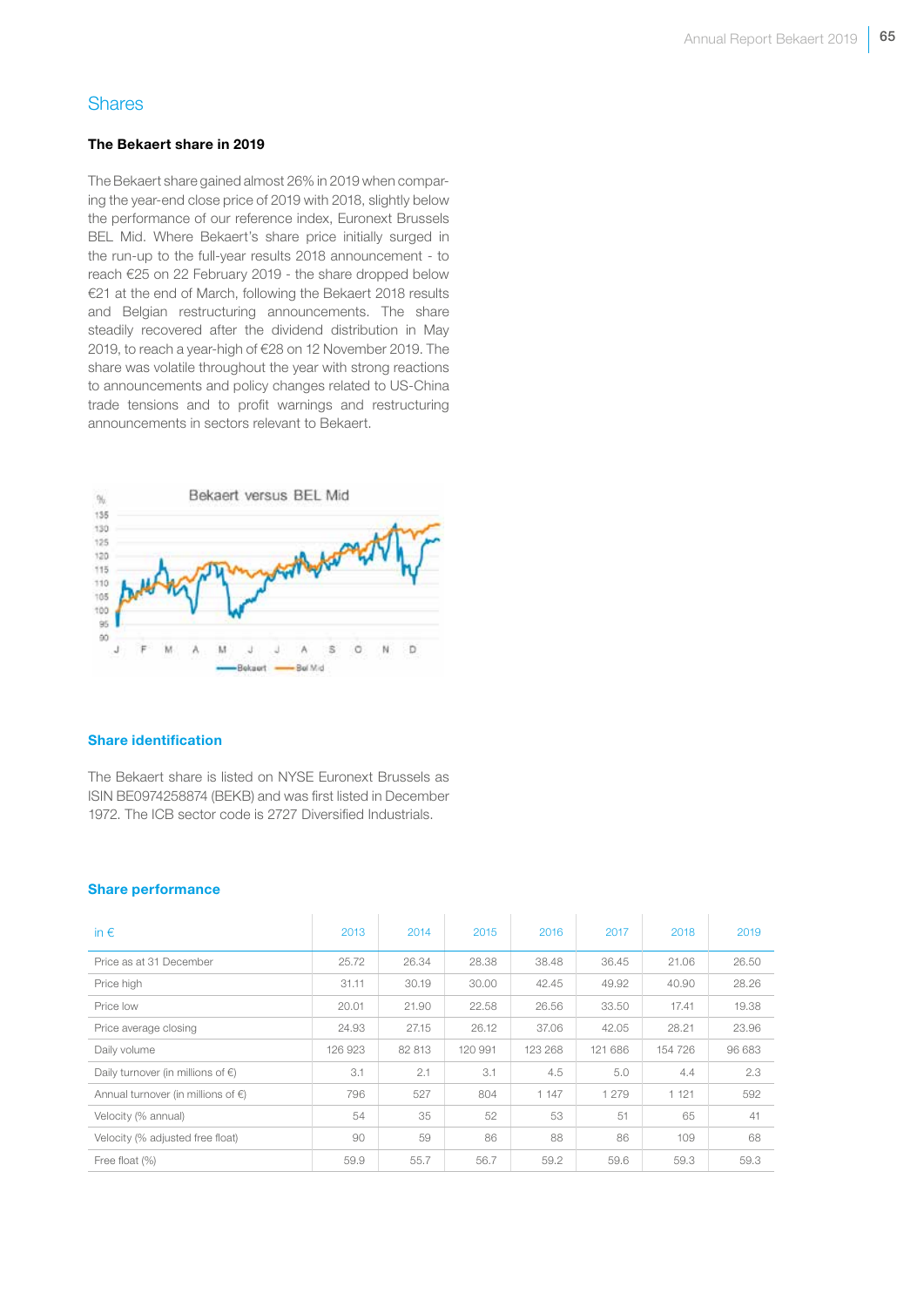#### Volumes traded

The average daily trading volume was about 97 000 shares in 2019. The volume peaked on 21 June, when 399 611 shares were traded.



On 31 December 2019, Bekaert had a market capitalization of € 1.6 billion and a free float market capitalization of € 1 billion. The free float was 59.31% and the free float band 60%.

In connection with the entry into force of the Act of 2 May 2007 on the disclosure of significant participations (the Transparency Act) Bekaert has, in its Articles of Association, set the thresholds of 3% and 7.50% in addition to the legal thresholds of 5% and each multiple of 5%. An overview of the notifications of participations of 3% or more, if any, can be found in the Parent Company Information section of this Annual Report cf. page 193 (Interests in share capital).

Stichting Administratiekantoor Bekaert (principal shareholder) owns 34.28% of the shares, while institutional shareholders are estimated to hold 35% of the shares. Retail represents 11.08%, Private Banking 13.16% and treasury shares 6.41%.

On 8 December 2007, Stichting Administratiekantoor Bekaert disclosed in accordance with Article 74 of the Act of 1 April 2007 on public takeover bids that it was holding individually more than 30% of the securities with voting rights of the Company on 1 September 2007.

#### Capital structure

As of 31 December 2019 the registered capital of the Company amounts to  $\epsilon$  177 793 000, and is represented by 60 408 441 shares without par value. The shares are in registered or dematerialized form. All shares have the same rights.

### Authorized capital

The Board of Directors has been authorized by the General Meeting of Shareholders of 11 May 2016 to increase the Company's registered capital in one or more times by an aggregate maximum amount of € 176 000 000 (before any issue premium). The authority is valid for five years from 20 June 2016 and can be renewed in accordance with the

applicable statutory provisions. Pursuant to this authorization, the Board of Directors may, among others, effect a capital increase under the authorized capital by means of issuing ordinary shares, subscription rights or convertible bonds and may limit or disapply the preferential subscription right of the Company's shareholders in accordance with the new Code on Companies and Associations.

Furthermore, the Board of Directors has been authorized, for a period of three years from 14 June 2018, to make use of the authorized capital upon receipt by the Company of a notice from the FSMA of a public takeover bid for the Company's securities.

The Board of Directors will propose to the Extraordinary General Meeting of Shareholders of 26 March 2020 (or of 13 May 2020 should the required quorum not be reached on 26 March 2020) the renewal of the above authorities as part of the amendment to the Articles of Association.

#### Convertible bonds

The Board of Directors has made use of its powers under the authorized capital when it resolved on 18 May 2016 to issue senior unsecured convertible bonds due June 2021 for an aggregate amount of € 380 000 000 (the "Convertible Bonds"). These Convertible Bonds carry a zero-coupon and their conversion price amounts to  $\epsilon$  50.71 per share.

In connection with the issuance of the Convertible Bonds, the Board of Directors resolved to disapply the preference subscription right of existing shareholders set forth in Articles 596 and following of the former Companies Code applicable at that time. The terms of the Convertible Bonds allow the Company, upon the conversion of the bonds, to either deliver new shares or existing shares or pay a cash alternative amount.

In order to mitigate dilution for existing shareholders upon conversion of the Convertible Bonds, the Board of Directors intends where possible, to repay the principal amount of the Convertible Bonds in cash and, if the then prevailing share price is above the conversion price, pay the upside in existing shares of the Company. The conversion of the Convertible Bonds would then have no dilutive effect for existing shareholders.

Furthermore, the terms of the Convertible Bonds allow the Company to redeem the bonds at their principal amount together with accrued and unpaid interest in certain circumstances, for example on or after 30 June 2019, if the Company's shares trade at a price higher than 130% of the conversion price during a certain period.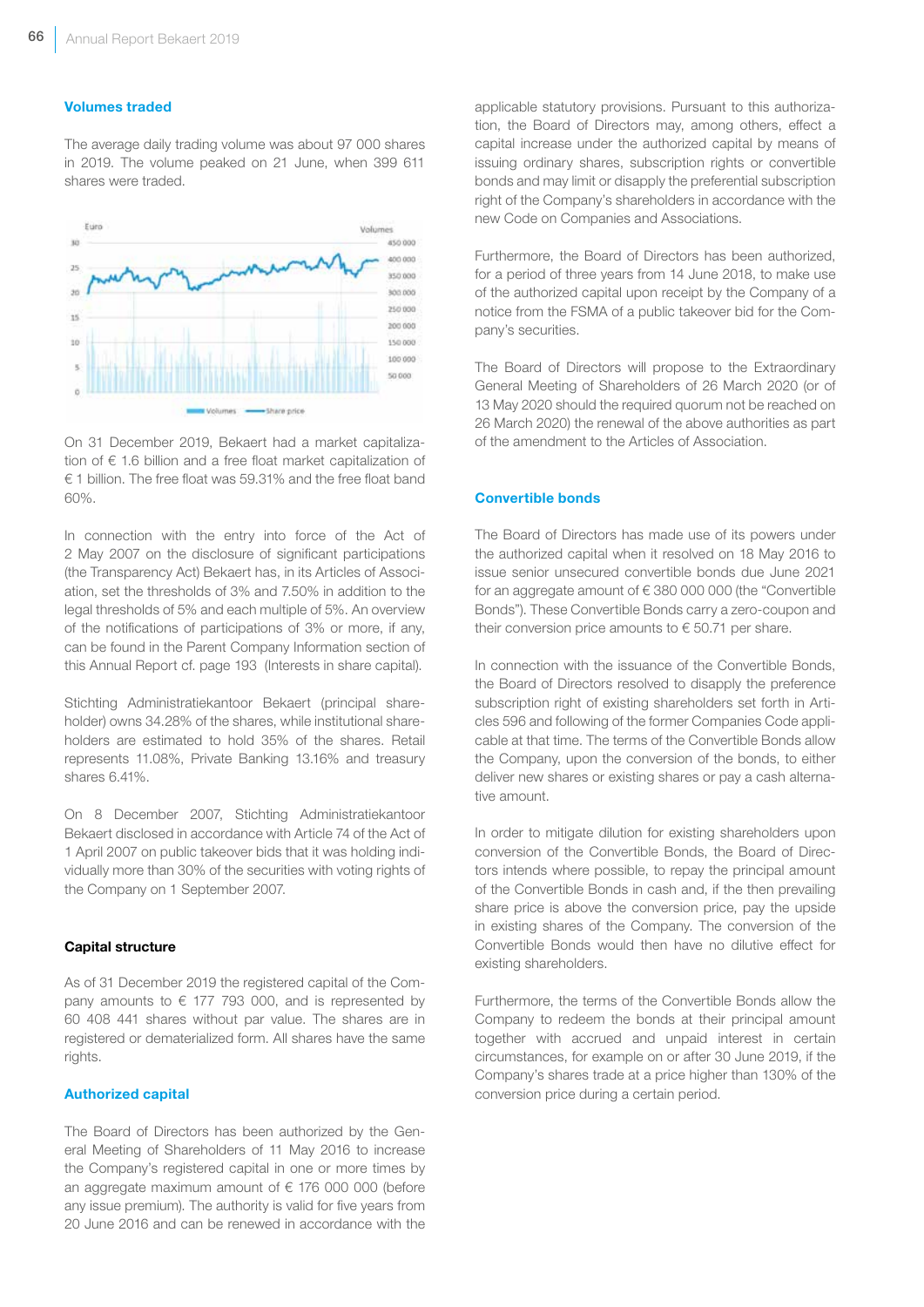#### Stock option plans, performance share plans and share-matching plan

The total number of outstanding subscription rights under the Stock Option Plan 2005-2009 and convertible into Bekaert shares is 173 570. In 2019, no subscription rights were exercised under the Stock Option Plan 2005-2009.

On 31 December 2018, the Company held 3 902 032 treasury shares. Of these 3 902 032 treasury shares, 13 787 shares were transferred to the Chairman of the Board of Directors as part of his fixed remuneration and 13 670 shares were transferred to members of the BGE pursuant to the Company share-matching plan. In addition, 1 500 stock options were exercised under the Stock Option Plan 2015- 2017 and 1 500 treasury shares were used for that purpose. The Company did not purchase any shares in the course of 2019 and no treasury shares were cancelled. As a result, the Company held an aggregate 3 873 075 treasury shares on 31 December 2019.

A first grant of 178 233 equity settled performance share units under the Performance Share Plan 2018-2020 was made on 15 February 2019. In addition, a mid-year grant of 35 663 performance share units was made on 26 July 2019 under the Performance Share Plan 2018-2020. Each performance share unit entitles the beneficiary to acquire one performance share subject to the conditions of the Performance Share Plan 2018-2020.

These performance share units will vest following a vesting period of three years, conditional to the achievement of a preset performance target. The precise vesting level of the performance share units will depend upon the actual achievement level of the vesting criterion, with no vesting at all if the actual performance is below the defined minimum threshold. Upon achievement of said threshold, there will be a minimum vesting of 50% of the granted performance share units; full achievement of the agreed vesting criterion will lead to a par vesting of 100% of the granted performance share units, whereas there will be a maximum vesting of 300% of the granted performance share units if the actual performance is at or above an agreed ceiling level.

Detailed information about capital, shares, stock option plans and performance share plans is given in the Financial Review (Note 6.12 to the consolidated financial statements).

#### Dividend policy

The Board of Directors will propose that the Annual General Meeting to be held on 13 May 2020 approve the distribution of a gross dividend of  $\epsilon$  0.70 per share, unchanged from last year.

The Board reconfirms the Dividend Policy which foresees, insofar as the profit permits, a stable or growing dividend while maintaining an adequate level of cash flow in the Company for investment and self-financing in support of growth. Over the longer term, the Company strives for a pay-out ratio of 40% of the result for the period attributable to equity holders of Bekaert.

| in $\epsilon$               | 2014  | 2015                      | 2016  | 2017  | 2018  | $2019^{(1)}$ |
|-----------------------------|-------|---------------------------|-------|-------|-------|--------------|
| Total gross dividend        |       | $0.850$   $0.900$   1.100 |       | 1.100 | 0.700 | 0.700        |
| Net dividend <sup>(2)</sup> | 0.638 | 0.657                     | 0.770 | 0.770 | 0.490 | 0.490        |
| Coupon number               | 6     |                           | 8     | 9     | 10    |              |

 $(1)$  The dividend is subject to approval by the General Meeting of

Shareholders 2020. <sup>(2)</sup> Subject to the applicable tax legislation.

#### General Meeting of Shareholders 2019

The Annual General Meeting was held on 8 May 2019. An Extraordinary General Meeting was held on the same day. A second Extraordinary General Meeting was held on 3 July 2019. The resolutions of the meetings are available at www.bekaert.com.

#### Investor Relations

Bekaert is committed to providing transparent financial information to all shareholders.

All shareholders can count on access to information and on our commitment to share relevant updates on market evolutions, performance progress and other relevant information. All such updates can be found online in the investors section of the website and are presented live in meetings with analysts, shareholders, and investors. The calendar of investor relations conferences, roadshows and group visits to our premises is published on our website.

On Friday 15 November 2019 Bekaert hosted a Capital Markets Day at its headquarters in Zwevegem, Belgium. Such event is organized to provide financial stakeholders the opportunity to meet the executive management of the company, get more information on the company in general, and an update on the strategy.

The event comprised a series of presentations by Bekaert's Executive Management providing insights on performance, outlook and strategy. 16 analysts and fund/portfolio managers attended the live meeting. The Capital Markets event coincided with the day of Bekaert's third quarter trading update.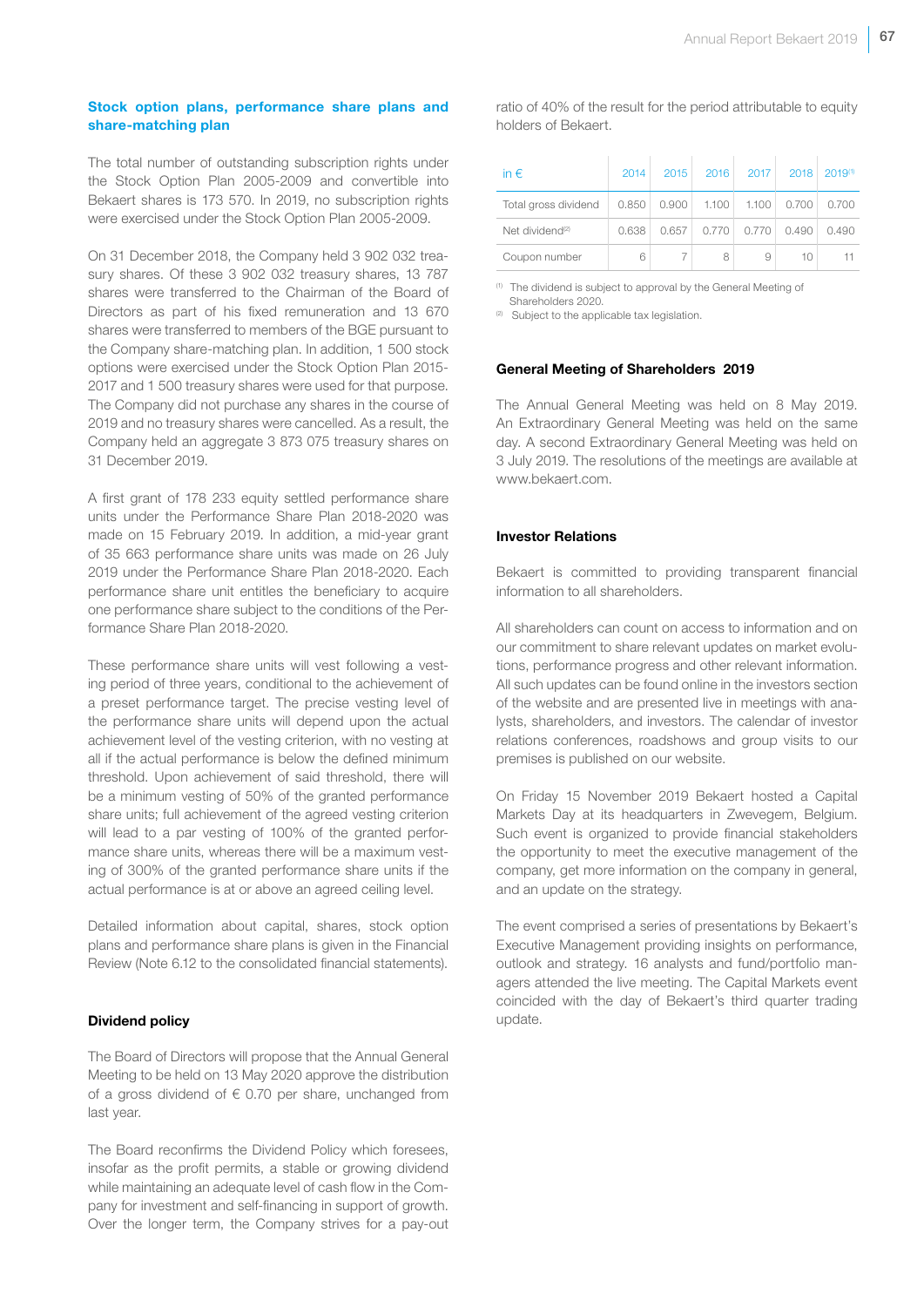

#### Elements pertinent to a take-over bid

#### Restrictions on the transfer of securities

The Articles of Association contain no restrictions on the transfer of Company shares, except in the case of a change of control, for which the prior approval of the Board of Directors has to be requested in accordance with Article 11 of the Articles of Association.

Subject to the foregoing, the shares are freely transferable.

The Board is not aware of any restrictions imposed by law on the transfer of shares by any shareholder.

#### Restrictions on the exercise of voting rights

According to the Articles of Association, each share entitles the holder to one vote. The Articles of Association contain no restrictions on the voting rights, and each shareholder can exercise his voting rights provided he was validly admitted to the General Meeting and his rights had not been suspended. The admission rules to the General Meeting are laid down in the new Code on Companies and Associations and in the Articles of Association. Pursuant to the Articles of Association, the Company is entitled to suspend the exercise of rights attaching to securities belonging to several owners.

No person can vote at General Meetings of Shareholders using voting rights attaching to securities that had not been timely reported in accordance with the law.

The Board is not aware of any other restrictions imposed by law on the exercise of voting rights.

#### Agreements among shareholders

The Board of Directors is not aware of any agreements among shareholders that may result in restrictions on the transfer of securities or the exercise of voting rights.

#### Appointment and replacement of Directors

The Articles of Association and the Bekaert Corporate Governance Charter contain specific rules concerning the (re)appointment, induction and evaluation of Directors.

Directors are appointed for a term not exceeding four years by the General Meeting of Shareholders, which can also dismiss them at any time. An appointment or dismissal requires a simple majority of votes. The candidates for the office of Director who have not previously held that position in the Company must inform the Board of Directors of their candidacy at least two months before the Annual General Meeting.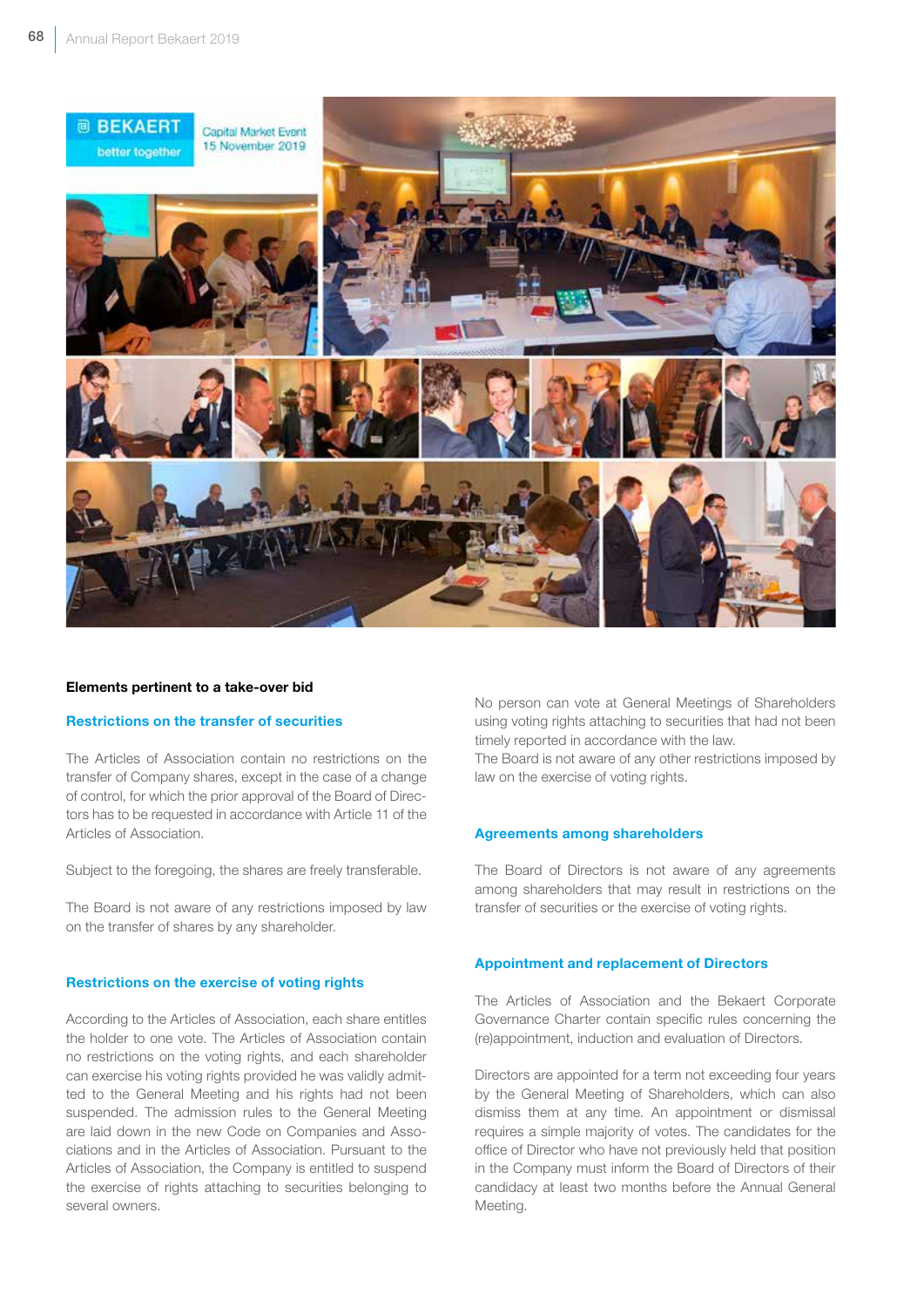Only if and when a position of Director prematurely becomes vacant, can the remaining Directors appoint (co-opt) a new Director. In such a case, the next General Meeting will make the definitive appointment.

The appointment process for Directors is led by Chairman and the Nomination and Remuneration Committee, which submits a reasoned recommendation to the full Board. On the basis of such recommendation, the Board decides which candidates will be nominated to the General Meeting for appointment. Directors can, as a rule, be reappointed for an indefinite number of terms, provided they are at least 30 and at most 66 years of age at the moment of their initial appointment and they have to resign in the year in which they reach the age of 69.

#### Amendments to the Articles of Association

The Articles of Association can be amended by an Extraordinary General Meeting in accordance with the new Code on Companies and Associations. Each amendment to the Articles requires a quorum of at least 50% of the share capital (if the quorum is not met, a second meeting with the same agenda should be called, for which no quorum requirement applies) and a qualified majority of 75% of the votes cast at the meeting (a majority of 80% applies for changes to the corporate purpose and the transformation of the legal form of the company).

### Authority of the Board of Directors to issue or buy back shares

The Board of Directors is authorized by Article 44 of the Articles of Association to increase the registered capital in one or more times by a maximum amount of € 176 000 000. The authority is valid for five years from 20 June 2016, but can be extended by the General Meeting.

Within the framework of that authority the Board can also, during a period of three years from 14 June 2018, increase the registered capital, upon receipt by the Company of a notice from the FSMA of a public takeover bid, and provided that:

- » the shares to be issued are fully paid up upon issue;
- » the issue price of such shares is not lower than the price of the bid; and
- » the number of shares to be issued does not exceed 10% of the issued shares representing the capital prior to the capital increase.

This authority can also be extended by the General Meeting.

The Board of Directors is authorized by Article 12 of the Articles of Association to acquire a maximum number of own shares that, in the aggregate, represent no more than 20% of the issued capital, during a period of five years from 20 June 2016 (that can be extended by the General Meeting), at a price ranging between minimum  $\epsilon$  1.00 and maximum 30% above the arithmetic average of the closing price of the Bekaert share during the last thirty trading days preceding

the Board's resolution to acquire. The Board is authorized to cancel all or part of the purchased shares during such five-year period.

The Board is also authorized by Article 12 of the Articles of Association to acquire own shares, if required to prevent a threatened serious harm to the Company, including a public takeover bid. Such authority is granted for a period of three years from 5 September 2019 and can be extended by the General Meeting.

Articles 12bis and 12ter of the current Articles of Association provide rules for the disposal of purchased shares and for the acquisition and disposal of Company shares by subsidiaries.

The Board of Directors will propose to the Extraordinary General Meeting of Shareholders of 26 March 2020 (or of 13 May 2020 should the required quorum not be reached on 26 March 2020) the renewal of the above authorities as part of the amendment of the Articles of Association.

The powers of the Board of Directors are more fully described in the applicable legal provisions, the Articles of Association and the Bekaert Corporate Governance Charter.

#### Change of control

The Company is a party to a number of significant agreements that take effect, alter or terminate upon a change of control of the Company following a public takeover bid or otherwise.

To the extent that those agreements grant rights to third parties that affect the assets of the Company or that give rise to a debt or an obligation of the Company, those rights were granted by the Special General Meetings held on 13 April 2006, 16 April 2008, 15 April 2009, 14 April 2010 and 7 April 2011 and by the Annual General Meetings held on 9 May 2012, 8 May 2013, 14 May 2014, 13 May 2015, 11 May 2016, 10 May 2017, 9 May 2018 and 8 May 2019 in accordance with Article 556 of the former Companies Code; the minutes of those meetings were filed with the Registry of the Commercial Court of Gent, division Kortrijk on 14 April 2006, 18 April 2008, 17 April 2009, 16 April 2010, 15 April 2011, 30 May 2012, 23 May 2013, 20 June 2014, 19 May 2015, 18 May 2016, 2 June 2017, 7 February 2019 and 23 May 2019 respectively and are available at www.bekaert.com.

Most agreements are joint venture contracts (describing the relationship between the parties in the context of a joint venture company), contracts whereby financial institutions, retail investors or other investors commit funds to the Company or one of its subsidiaries, and contracts for the supply of products or services by or to the Company. Each of those contracts contains clauses that, in the case of a change of control of the Company, entitle the other party, in certain cases and under certain conditions, to terminate the contract prematurely and, in the case of financial contracts, also to demand early repayment of the loan funds. The joint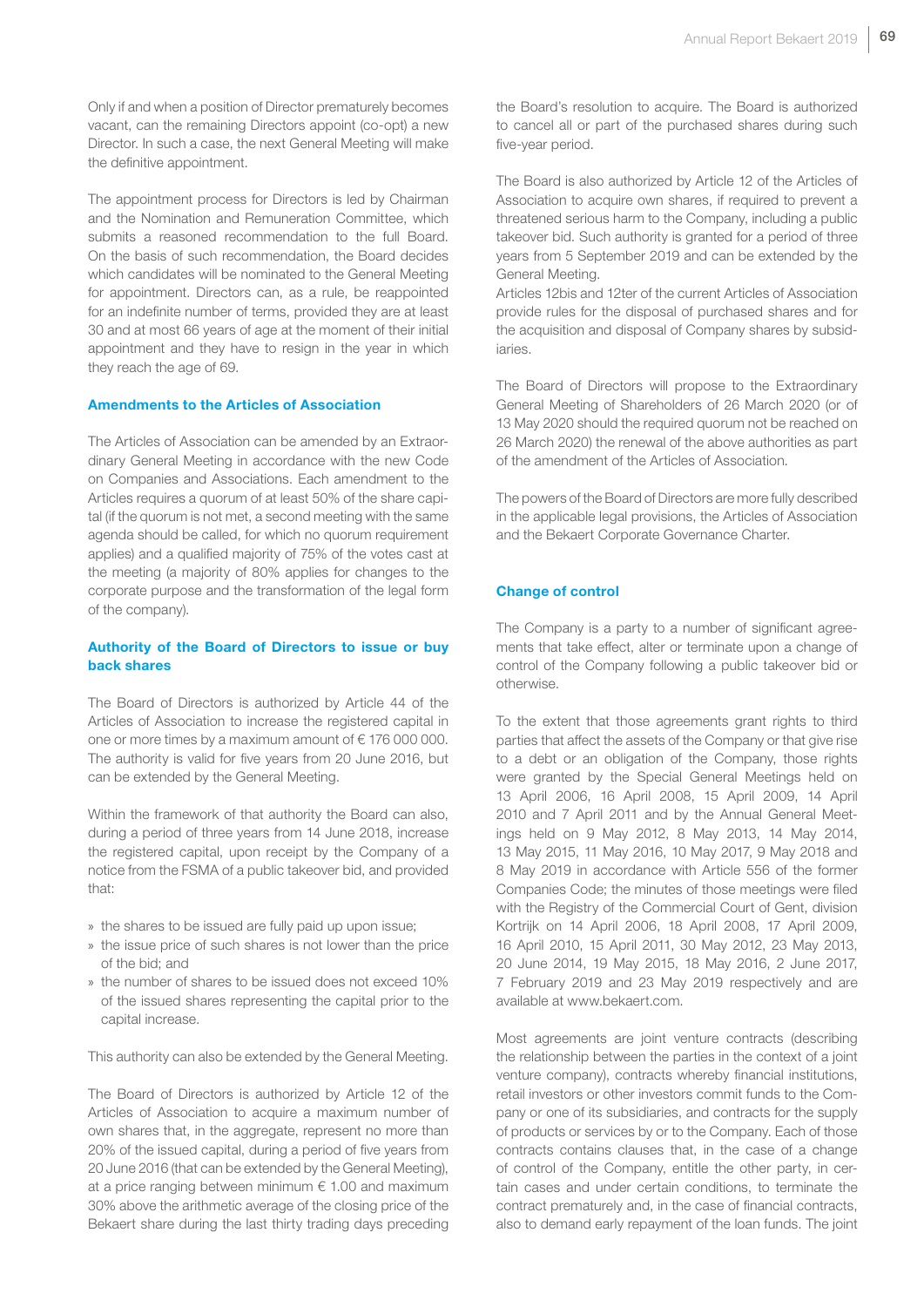venture contracts provide that, in the case of a change of control of the Company, the other party can acquire the Company's shareholding in the joint venture (except for the Chinese joint ventures, where the parties have to agree whether one of them will continue the joint venture on its own, whereupon that party has to purchase the other party's shareholding), whereby the value for the transfer of the shareholding is determined in accordance with contractual formulas that aim to ensure a transfer at an arm's length price.

#### Other elements

- » The Company has not issued securities with special control rights.
- » The control rights attaching to the shares acquired by employees pursuant to the long-term incentive plans are exercised directly by the employees.
- » No agreements have been concluded between the Company and its Directors or employees providing for compensation if, as a result of a takeover bid, the Directors resign or are made redundant without valid reason or if the employment of the employees is terminated.

# Control and ERM

### Internal control and risk management systems in relation to the preparation of the consolidated financial statements

The following description of Bekaert's internal control and risk management systems is based on the Internal Control Integrated Framework (1992) and the Enterprise Risk Management Framework (2004) published by the Committee of Sponsoring Organizations of the Treadway Commission ("COSO").

The Board of Directors has approved a framework of internal control and risk management for the Company and the Group set up by the BGE, and monitors the implementation thereof. The Audit and Finance Committee monitors the effectiveness of the internal control and risk management systems, with a view to ensuring that the main risks are properly identified, managed and disclosed according to the framework adopted by the Board of Directors. The Audit and Finance Committee also makes recommendations to the Board of Directors in this respect.

#### Control environment

The accounting and control organization consists of three levels: (i) the accounting team in the different legal entities or shared service centers, responsible for the preparation and reporting of the financial information, (ii) the controllers at the different levels in the organization (such as plant and region), responsible inter alia for the review of the financial information in their area of responsibility, and (iii) the Group Finance Department, responsible for the final review of the financial information of the different legal entities and for the preparation of the consolidated financial statements.

Next to the structured controls outlined above, the Internal Audit Department conducts a risk based audit program to validate the internal control effectiveness in the different processes at legal entity level to assure a reliable financial reporting.

Bekaert's consolidated financial statements are prepared in accordance with the International Financial Reporting Standards (IFRS), which have been endorsed by the European Union. These financial statements are also in compliance with the IFRS as issued by the International Accounting Standards Board.

All IFRS accounting principles, guidelines and interpretations, to be applied by all legal entities, are grouped in the Bekaert Accounting Manual, which is available on the Bekaert intranet to all employees involved in financial reporting. Such manual is regularly updated by Group Finance in the case of relevant changes in IFRS, or interpretations thereof, and the users are informed of any such changes. IFRS trainings take place in the different regions when deemed necessary or appropriate. E-learning modules on IFRS are also made available by Group Finance to accommodate individual training.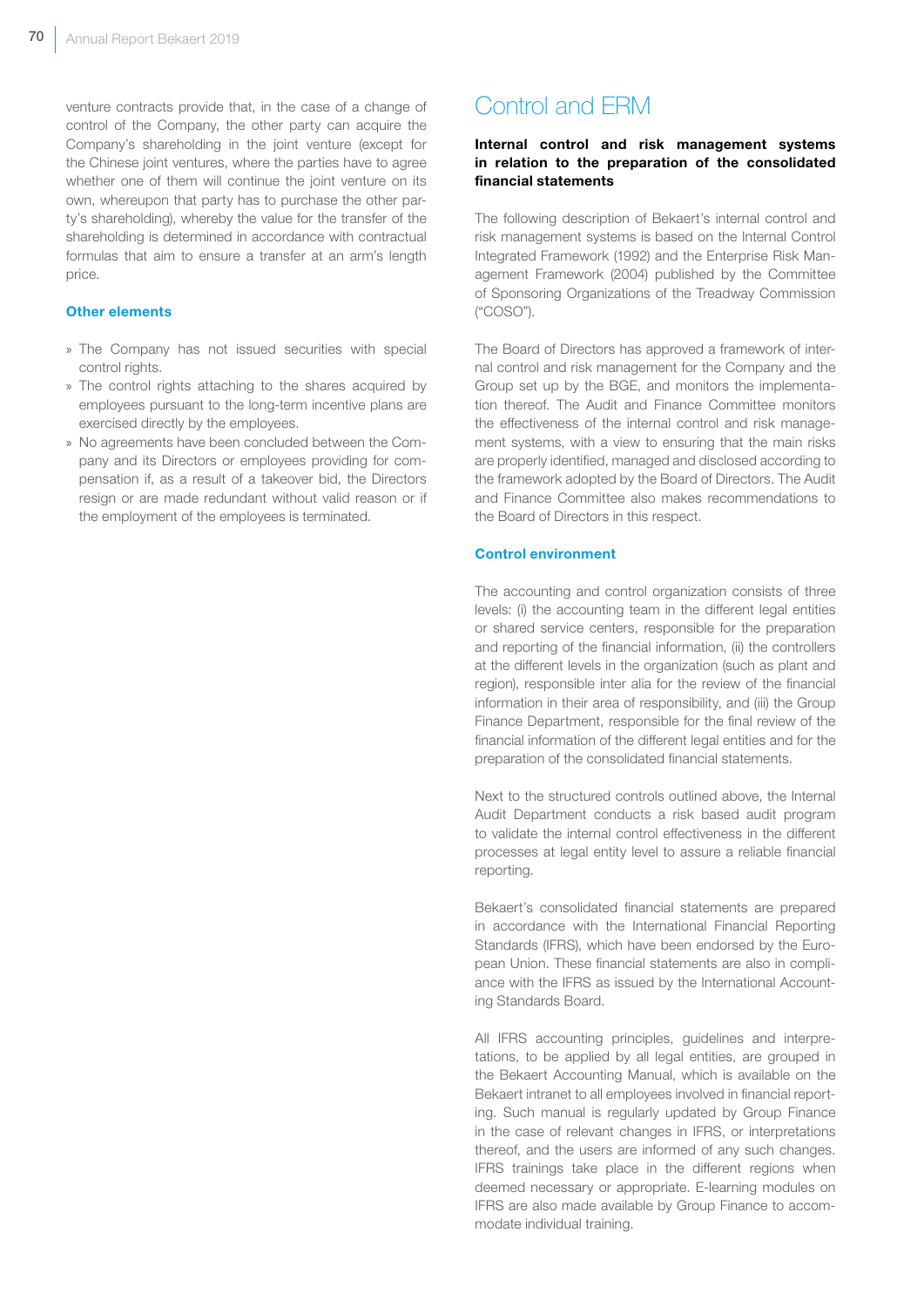The vast majority of the Group companies use Bekaert's global enterprise resource planning ("ERP") system, and the accounting transactions are registered in a common operating chart of accounts, whereby accounting manuals describe the standard way of booking of the most relevant transactions. Such accounting manuals are explained to the users during training sessions, and are available on the Bekaert intranet.

All Group companies use the same software to report the financial data for consolidation and external reporting purposes. A reporting manual is available on the Bekaert intranet and trainings take place when deemed necessary or appropriate.

#### Risk assessment

Appropriate measures are taken to assure a timely and qualitative reporting and to reduce the potential risks related to the financial reporting process, including: (i) proper coordination between the Corporate Communication Department and Group Finance, (ii) careful planning of all activities, including owners and timings, (iii) guidelines which are distributed by Group Finance to the owners prior to the quarterly reporting, including relevant points of attention, and (iv) follow-up and feedback of the timeliness, quality and lessons learned in order to strive for continuous improvement.

A quarterly review takes place of the financial results, findings by the Internal Audit Department, and other important control events, the results of which are discussed with the Statutory Auditor.

Material changes to the IFRS accounting principles are coordinated by Group Finance, reviewed by the Statutory Auditor, reported to the Audit and Finance Committee, and acknowledged by the Board of Directors of the Company.

Material changes to the statutory accounting principles of a Group company are approved by its Board of Directors.

#### Control activities

The proper application by the legal entities of the accounting principles as described in the Bekaert Accounting Manual, as well as the accuracy, consistency and completeness of the reported information, is reviewed on an ongoing basis by the control organization (as described above).

In addition, all relevant entities are controlled by the Internal Audit Department on a periodic basis. Policies and procedures are in place for the most important underlying processes (sales, procurement, investments, treasury, etc.), and are subject to (i) an evaluation by the respective management teams using a self-assessment tool, and (ii) control by the Internal Audit Department on a rotating basis.

A close monitoring of potential segregation of duties conflicts in the ERP system is carried out.

#### Information and communication

Bekaert has deployed in the majority of the Group companies a global ERP system platform to support the efficient processing of business transactions and provide its management with transparent and reliable management information to monitor, control and direct its business operations.

The provision of information technology services to run, maintain and develop those systems is to large extent outsourced to professional IT service delivery organizations, which are directed and controlled through appropriate IT governance structures and monitored on their delivery performance through comprehensive service level agreements.

Together with its IT providers, Bekaert has implemented adequate management processes to assure that appropriate measures are taken on a daily basis to sustain the performance, availability and integrity of its IT systems. At regular intervals the adequacy of those procedures is reviewed and audited and where needed further optimized.

Proper assignment of responsibilities, and coordination between the pertinent departments, assures an efficient and timely communication process of periodic financial information to the market. In the first and third quarters, a trading update is released, whereas at midyear and year-end all relevant financial information is disclosed. Prior to the external reporting, the sales and financial information is subject to (i) the appropriate controls by the above-mentioned control organization, (ii) review by the Audit and Finance Committee, and (iii) approval by the Board of Directors of the Company.

#### **Monitoring**

Any significant change of the IFRS accounting principles as applied by Bekaert is subject to review by the Audit and Finance Committee and approval by the Company's Board of Directors.

On a periodic basis, the members of the Board of Directors are updated on the evolution and important changes in the underlying IFRS standards. All relevant financial information is presented to the Audit and Finance Committee and the Board of Directors to enable them to analyze the financial statements. All related press releases are approved prior to communication to the market.

Relevant findings by the Internal Audit Department and/ or the Statutory Auditor on the application of the accounting principles, as well as the adequacy of the policies and procedures, and segregation of duties, are reported to the Audit and Finance Committee.

In addition, a periodic treasury update is submitted to the Audit and Finance Committee.

A procedure is in place to convene the appropriate governing body of the Company on short notice if and when circumstances so dictate.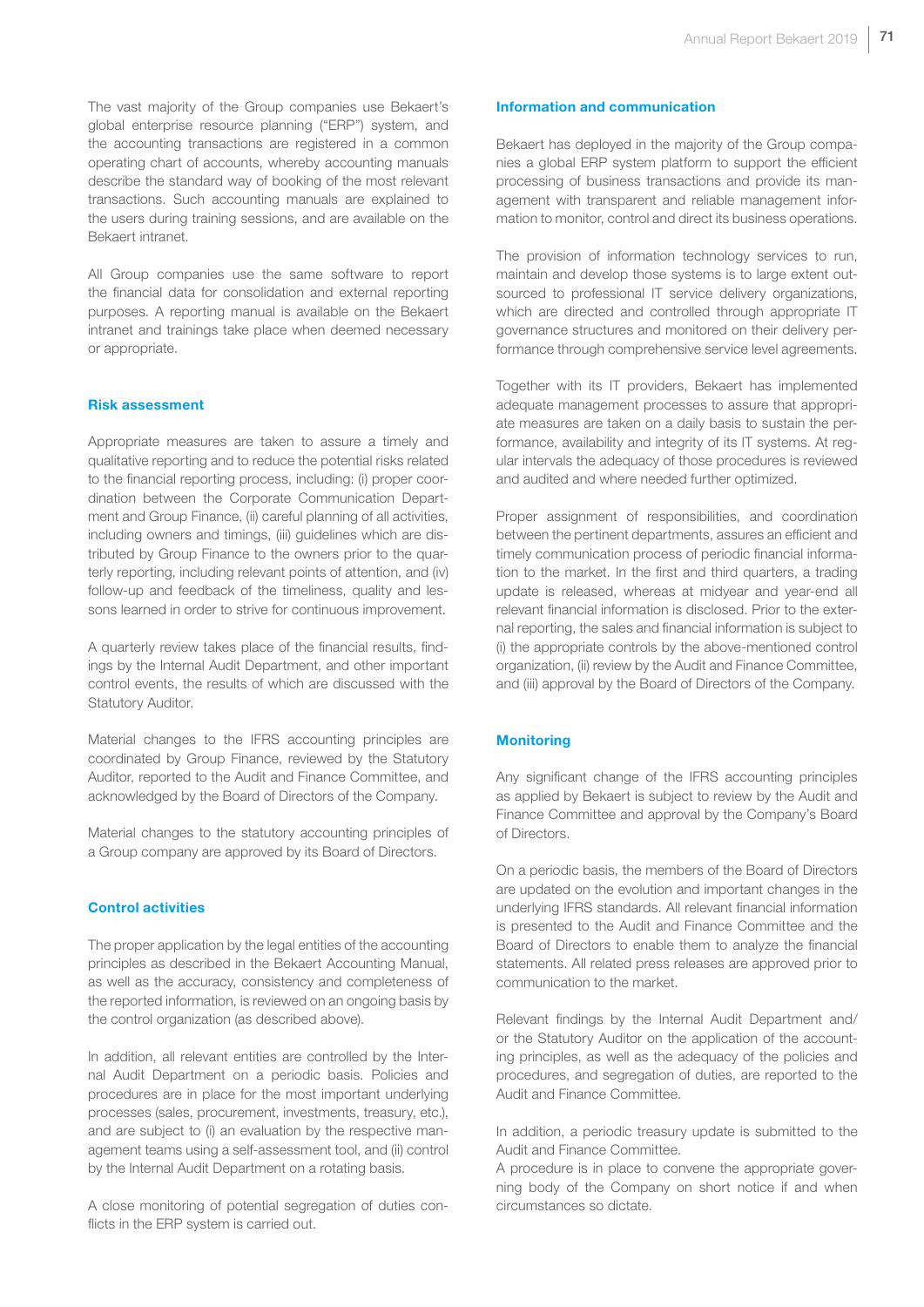#### General internal control and ERM

The Board of Directors has approved the Bekaert Code of Conduct, which was first issued on 1 December 2004 and last updated in November 2019. The Code of Conduct sets forth the Bekaert mission and values as well as the basic principles of how Bekaert wants to do business.

Implementation of the Code of Conduct is mandatory for all companies of the Group. The Code of Conduct is included in the Bekaert Corporate Governance Charter as Appendix 3 and available at www.bekaert.com.

More detailed policies and guidelines are developed as considered necessary to ensure consistent implementation of the Code of Conduct throughout the Group.

Bekaert's internal control framework consists of a set of group policies for the main business processes, and applies Group-wide. Bekaert has different tools in place to constantly monitor the effectiveness and efficiency of the design and the operation of the internal control framework.

The Internal Audit Department monitors the internal control performance based on the global framework and reports to the Audit and Finance Committee at each of its meetings. The Governance, Risk and Compliance Department reports to the Audit and Finance Committee at each of its meetings on risk and compliance matters.

The BGE regularly evaluates the Group's exposure to risk, the potential financial impact thereof and the actions to monitor, mitigate and control the exposure.

At the request of the Board of Directors and the Audit and Finance Committee, management has developed a permanent global enterprise risk management ("ERM") framework to assist the Group in managing uncertainty in Bekaert's value creation process.

The framework consists of the identification, assessment and prioritization of the major risks confronting Bekaert, and of the continuous reporting and monitoring of those major risks (including the development and implementation of risk mitigation plans).

The risks are identified in five risk categories: strategic, operational, legal, financial, and country risks. The identified risks are classified on two axes: probability and impact or consequence.

Decisions are made and action plans defined to mitigate the identified risks. Also the risk sensitivity evolution (decrease, increase, stable) is evaluated.

Below are the main risks included in Bekaert's 2019 ERM report, which has been reported to the Audit and Finance Committee and the Board of Directors.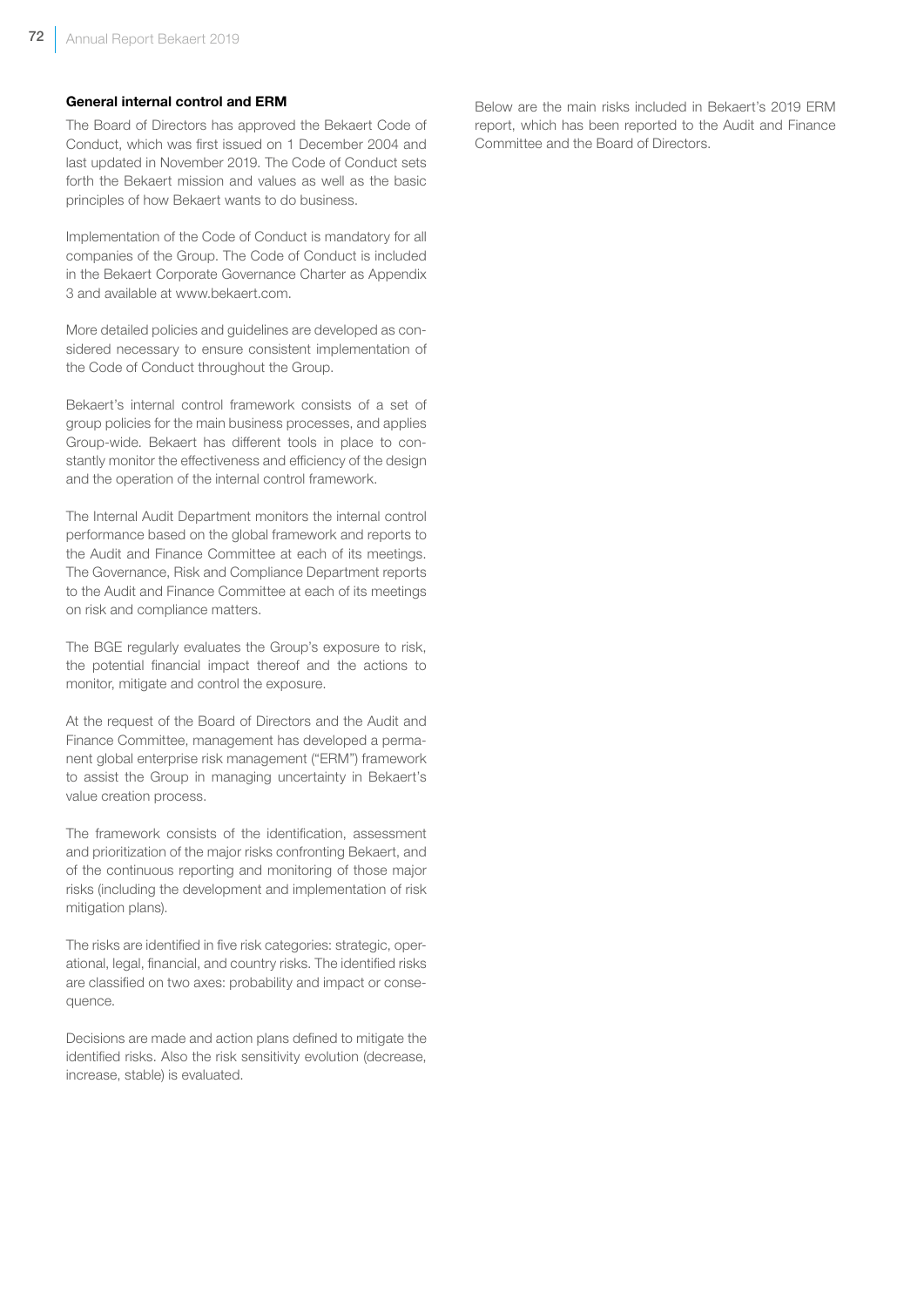• Like many global companies, Bekaert is exposed to risks arising from global economic trends. Strategically, Bekaert defends itself against economical and cyclical risks by being active in different regions and different sectors. Bekaert operates manufacturing sites and offices in 44 countries and its markets can be clustered in seven sectors. This sectorial spread is an advantage as it makes Bekaert less sensitive to sector-specific trends. Nevertheless, a global economic crisis can impact the most important sectors in which Bekaert is active, i.e., tire and automotive, energy and utilities, and construction.

For example, in tire and automotive and construction markets, a global recession can lead to a significant demand decline driven by weak consumer confidence and postponed investments. The resulting upstream and downstream overcapacity can lead to price erosion across the supply chain. In oil and gas markets, the oil price level and trend has an influence on demand for Bekaert's products related to those markets. Most important for Bekaert's flat and shaped wire activity and for Bridon-Bekaert Ropes Group's offshore steel ropes activity are the actual investments in offshore oil extraction. Such investments have been postponed or put on hold as a result of the steep oil price drop in 2015. Although the Company is in process of making the activities less oil-dependent and better aligned with the market reality (restructuring in flat and shaped activity at Bekaert Bradford, UK and restructuring in the ropes footprint of Bridon-Bekaert Ropes Group in Brazil) and although, Bekaert will be ready to seize opportunities from a reactivation of investments in oil extraction in the future, it cannot be

excluded that the current oil price level will continue to have an influence on the demand for Bekaert's products and hence on its results.

#### • Wire rod price volatility may result in further margin erosion

Wire rod, Bekaert's main raw material, is purchased from steel mills from all over the world. Wire rod represents about 45% of the cost of sales. In principle, price movements are passed on in the selling prices as soon as possible, through contractually agreed pricing mechanisms or through individual negotiation. If Bekaert is unsuccessful in passing on cost increases to the customers in due time, this may negatively influence the profit margins of Bekaert. Also the opposite price trend entails profit risks: if raw materials prices drop significantly and Bekaert has higher priced material in stock, then the profitability may be hit by (non-cash) inventory valuation corrections at the balance sheet date of a reporting period.

#### • Globalizing competition could have an adverse impact on the results of Bekaert

The competitive landscape consists of international, regional and local actors, which can be integrated or independent and active in several sectors or in one specific product/market segment. Local actors becoming global competitors can have a negative impact on Bekaert's profit margins. In some markets, customers or suppliers can also be competitors. Previously local steel cord competitors like Xingda (China) and Hyosung (South Korea) have become active on the international market through investments in steel cord production capacity abroad. Examples of other competitors are: KIS-Wire (South Korea, internationally active in steel cord, bead wire, hose reinforcement wire and steel ropes); WireCo (ropes) and Teufelberger who acquired Redaelli in 2017 (ropes); Davis Wire (USA: galvanized steel wire for industrial needs and spring wire); Keystone Steel & Wire (USA, integrated steel mill (wire rod producer) and steel wire maker: fencing products, PC strand, welded mesh); and Gerdau (Americas: integrated player: wire rod, vineyard wire, galvanized wire, …). To face the future and ever-stronger competition, Bekaert invests significantly in Research and Development (R&D) for an amount of around € 65-70 million each year.

#### • Bekaert is exposed to certain labor market risks

A competitive labor market can increase costs for Bekaert and as such decrease profitability. The success of Bekaert depends mainly on its capacity to hire and to retain talent at all levels. Bekaert competes with other companies on its markets for hiring people. A shortage of qualified people could force Bekaert to increase wages or other benefits in order to be effectively competitive when hiring or retaining qualified employees or retaining expensive temporary employees. An increasingly mobile, young population in emerging markets further enhances the people continuity risk. It is uncertain that higher labor cost can be compensated by efforts to increase effectiveness in other activity areas of Bekaert.

#### • Adverse business performances or changes in underlying economic climate may result in impairment of assets

In accordance with the International Accounting Standards regarding the impairment of assets (i.e. IAS36), an asset must not be carried in a company's financial statements at more than the highest recoverable amount (i.e. by selling or using the asset). In the event the carrying amount (i.e. book value) exceeds the recoverable amount, the asset is impaired.

Bekaert regularly examines its groups of assets that do not generate cash flows individually (i.e. Cash Generating Units (CGUs)) and more specifically CGUs to which goodwill is allocated. Nevertheless, Bekaert may also be required to recognize impairment losses on other assets due to (external) unexpected adverse events that may have an impact on its expected performance. Although impairment charges do not have an impact on Bekaert's cash position, impairment losses are indicators of a potential shortfall in Bekaert's (expected) business plan, which might have an indirect impact on the expected profit generating capability of Bekaert. For further information on Bekaert's goodwill on the balance sheet (and impairment losses relating thereto), please refer to the note 6.2 (Goodwill) of this Report. More specifically, this note describes in more detail the impairment testing findings on goodwill arising from the Bridon-Bekaert Ropes Group business combination, which represents the majority of the goodwill amount carried at the balance sheet. A strict execution and implementation of the various initiatives included in the Bridon-Bekaert Ropes Group profit restoration plan is key to not incurring an impairment loss.

Operational risks

Strategic risks

Trade policy changes in the US have forced Bekaert to turn to alternative sourcing for all of its US wire rod needs that cannot be sourced locally in the US (in particular wire rod for rubber reinforcement products, as this quality is not available in the US), corresponding to approximately half of the wire rod needs of the Group in the US, which represents about 7% of the Group's total wire rod needs. While this risk has been mitigated in 2019 (as Bekaert can source duty-free from Brazil again and has received exemptions from all other, relevant countries), the US has increased the import tariff (to 25 per cent.) on finished (tire cord) product imported from China. Further escalation of the US China trade war may lead to even higher import duties.

• Source dependency might impact Bekaert's business activities and profitability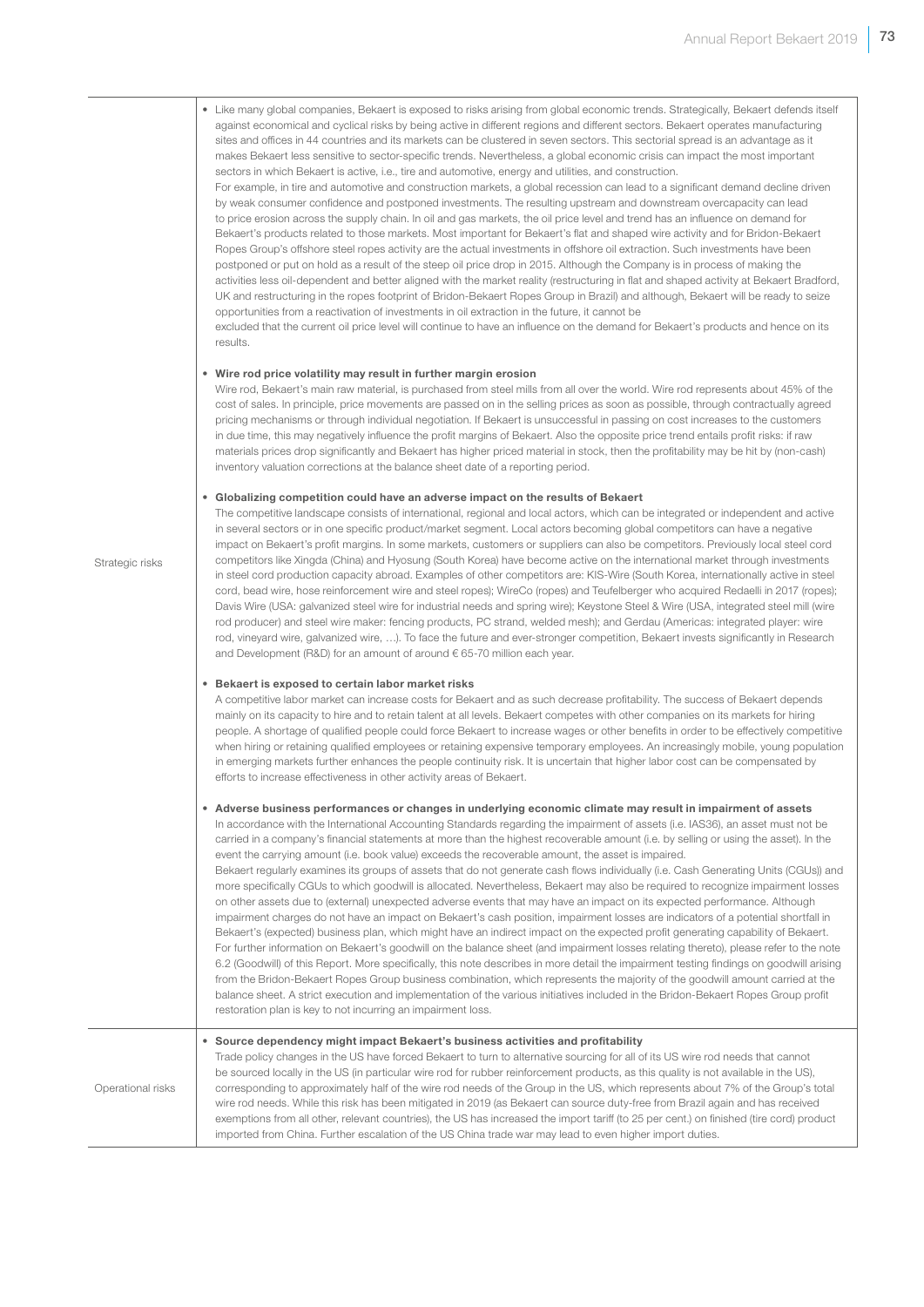On 1 July 2019, the second year of safeguard measures by the EU on imported steel products started. These safeguard measures include a risk of duties when tax free volume quota are reached. This entails a risk of higher raw material costs for Bekaert, if and when the quota are surpassed. Bekaert imported about 3% of its wire rod needs in the EU in 2018-2019. This represents 1 per cent of the total wire rod purchases of the Group, on a consolidated basis. This share may increase in the case of higher market demand and of Brexit (since British Steel is one of Bekaert's suppliers in the EU).

#### • Failure to adequately protect the Bekaert's intellectual property could substantially harm its business and operating result

Bekaert is a global technology leader in steel wire transformation and coatings and invests intensively in continued innovation. It considers its technological leadership as a differentiator versus the competition. Consequently, intellectual property protection is a key concern and risk. Intellectual property leakages can harm Bekaert and help the competition, both in terms of product development, process innovation and machine engineering. By the end of 2019, Bekaert (including Bridon-Bekaert Ropes Group) had a portfolio of 1 795 patent rights. Bekaert also initiates patent infringement proceedings against competitors in the case infringements are observed. Bekaert cannot assure that its intellectual property will not be objected to, infringed upon or circumvented by third parties. Furthermore, Bekaert may fail to successfully obtain patent authorization, complete patent registration or protect such patents, which may materially and adversely affect our business, financial position, results of operations and prospects.

#### • Bekaert is subject to stringent environmental laws

Bekaert is subject to environmental laws, regulations and decrees. Those laws, regulations and decrees (which are becoming more stringent all over the world) could force Bekaert to pay for cleaning up and for damages at sites where the soil is contaminated. Under the environmental laws, Bekaert can be liable for repairing the environmental damage and be subject to related costs in its production sites, warehouses and offices as well as the soil on which they are located, irrespective of the fact that Bekaert owns, rents or sublets those production sites, warehouses and offices and irrespective of whether the environmental damage was caused by Bekaert or by a previous owner or tenant.

Costs for research, repair or removal of environmental damage can be substantial and adversely affect the Group's business, financial condition and results of operations. It is Bekaert's practice to recognize provisions (per entity) for potential environmental liabilities.

 Prevention and risk management play an important role in Bekaert's environmental policy. This includes measures against soil and ground water contamination, responsible use of water and worldwide ISO14001 certification. Bekaert's global procedure to ensure precautionary measures against soil and ground water contamination (ProSoil) is continuously monitored in relation to regulations, best practices and actual implementation. Responsible use of water is also an ongoing priority. Bekaert constantly monitors its water consumption and has implemented programs that aim to reduce water usage in the long term. 93.7% of the Bekaert plants worldwide are ISO 14001 certified. ISO 14001 is part of the ISO 14000 internationally recognized standards providing practical tools to companies who wish to manage their environmental responsibilities. ISO 14001 focuses on environmental systems.

 Bekaert's full worldwide certification is an ongoing goal; it is an element in the integration process of newly acquired entities and of companies that are added to the consolidation perimeter. Bekaert also received a group-wide certification for ISO 14001 and ISO 9001. The ISO 9000 family addresses various aspects of quality management. Bekaert complies with the European RoHS regulation on hazardous substances.

#### Bekaert is subject to cyber security risks

Many operational activities of Bekaert depend on IT systems, developed and maintained by internal and external experts. A cyber attack in one of these IT systems could interrupt Bekaert's activities, which could result in a negative influence on its sales and profitability.

#### • Bekaert is exposed to regulatory and compliance risks

As a global company, Bekaert is subject to many laws and regulations across all of the countries where it is active. Such laws and regulations are becoming more complex, more stringent and change faster and more frequently than before. These numerous laws and regulations include, among others, data privacy requirements (such as the European General Data Protection Regulation), intellectual property laws, labour relation laws, tax laws, anti-competition regulations, import and trade restrictions (for example the trade policies in the US and the EU), exchange laws, anti-bribery and anti-corruption regulations. Compliance with those laws and regulations could lead to additional costs or capital expenditures, which could negatively impact the possibilities of Bekaert to develop its activities. In addition, given the high level of complexity of these laws, there is also the risk that Bekaert may inadvertently breach some provisions. Violations of these laws and regulations could result in fines, criminal sanctions against Bekaert, cessation of business activities in sanctioned countries, implementation of compliance programs and prohibitions on the conduct of Bekaert's business.

 Bekaert has developed a GRC framework (Governance, Risk, Control) to anticipate and cope with different aspects of compliance. Bekaert is also training the organization in legal awareness and a Central Compliance Committee and Compliance Workgroup monitor and steer the actions that are needed to ensure compliance. Bekaert has a Code of Conduct in place. Management and white collars worldwide go through an annual mandatory acceptance process with the principles of the Code of Conduct. Bekaert could further also become subject to government investigations (including by tax authorities). Such investigations have in the recent years become much more regular in the emerging markets such as China and India and could require significant expenditures and result in liabilities or governmental orders that could have a material adverse effect on Bekaert's business, operating results and financial condition. It is Bekaert's practice to recognize provisions (per entity) for certain identified regulatory and compliance risks.

Operational risks

Legal risks